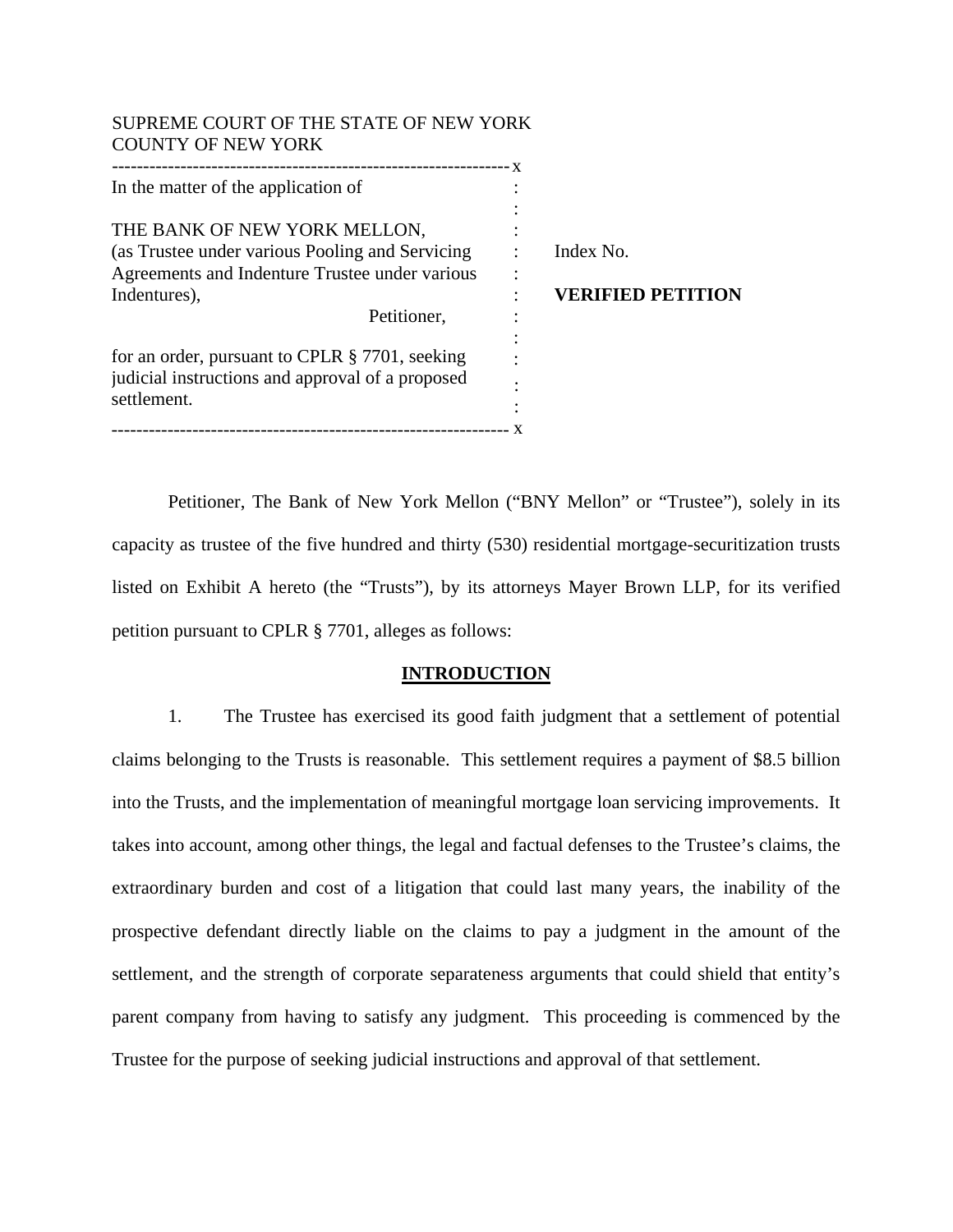2. The Trusts were established during the period 2004-2008 through a process known as securitization. In the typical residential mortgage-backed securitization, a loan originator, or "Seller," sold portfolios of loans secured by mortgages on residential properties ("Mortgage Loans") to another entity, known as a "Depositor." The Depositor conveyed the Mortgage Loans to BNY Mellon, as Trustee, to hold in trust. Certificates or notes evidencing various categories of ownership interests in the Trusts were then sold through an underwriter to investors. These investors are called "Certificateholders" or "Noteholders" (referred to herein as "Certificateholders" or "Trust Beneficiaries"). A "Master Servicer" was charged with responsibility for, among other things, collecting debt service payments on the Mortgage Loans, taking any necessary enforcement action against borrowers, and distributing payments on a monthly basis to the Trustee for distribution to the Certificateholders.

3. All but seventeen of the Trusts are evidenced by separate contracts known as Pooling and Servicing Agreements (the "PSAs") under which BNY Mellon is the trustee. The remainder are evidenced by indentures and related Sale and Servicing Agreements ("SSAs") under which BNY Mellon is the indenture trustee. The PSAs, indentures, and SSAs are collectively referred to herein as the "Governing Agreements." They are governed by New York law.

4. Although the Governing Agreements for each of these securitizations are separate agreements that were individually negotiated and, in some instances, display degrees of variation from one another, the terms that are pertinent to the subject matter of the Petition are substantively similar. The Governing Agreements each contain a series of representations and warranties made by each Seller for the benefit of the Trust. These include representations that the Mortgage Loans were underwritten in all material respects in accordance with certain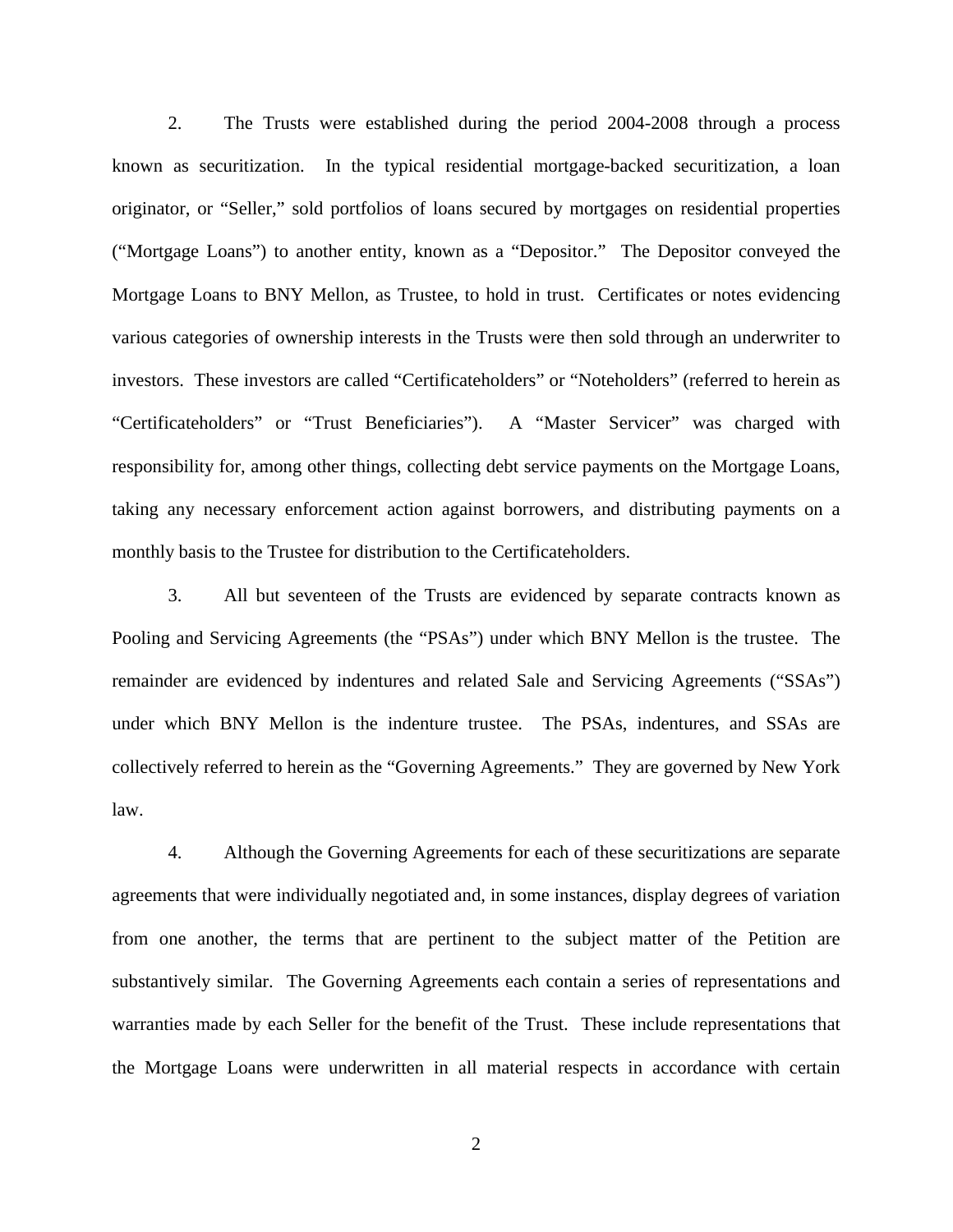underwriting guidelines; that the origination, underwriting and collection practices of the Seller and Master Servicer have been legal, prudent and customary in the mortgage lending and servicing business; that the Mortgage Loans conform in all material respects to their descriptions in the investor disclosure documents; and that the Mortgage Loans were originated in accordance with all applicable laws.

5. The Governing Agreements also impose servicing obligations on the Master Servicer, requiring, among other things, that the Master Servicer service and administer the Mortgage Loans in accordance with the terms of the Governing Agreements and the customary and usual standards of practice of prudent mortgage loan servicers.

6. A substantial dispute has arisen concerning the Sellers' alleged breaches of representations and warranties in the Governing Agreements, and the Master Servicer's alleged violations of prudent servicing obligations.

7. These allegations were made beginning in June 2010 by a group of Certificateholders that includes some of the world's largest and most sophisticated investors. This group of investors (the "Institutional Investors") included, or has grown to include, Blackrock Financial Management, Inc. and its affiliates, Pacific Investment Management Company LLC, Federal Home Loan Mortgage Corporation ("Freddie Mac"), Goldman Sachs Asset Management L.P., Maiden Lane LLC, Maiden Lane II LLC, Maiden Lane III LLC,<sup>1</sup> Kore Advisors, L.P., Neuberger Berman Europe Limited, Western Asset Management Company, Metropolitan Life Insurance Company, Trust Company of the West and the affiliated companies controlled by The TCW Group, Inc., Teachers Insurance and Annuity Association of America, Invesco Advisers, Inc., Thrivent Financial for Lutherans, Landesbank Baden-Wuerttemberg and

<sup>1</sup> The Maiden Lane entities were formed by the Federal Reserve Bank of New York, pursuant to Section 13(3) of the Federal Reserve Act, to support lending to financial institutions severely affected by the 2007-2008 economic crisis.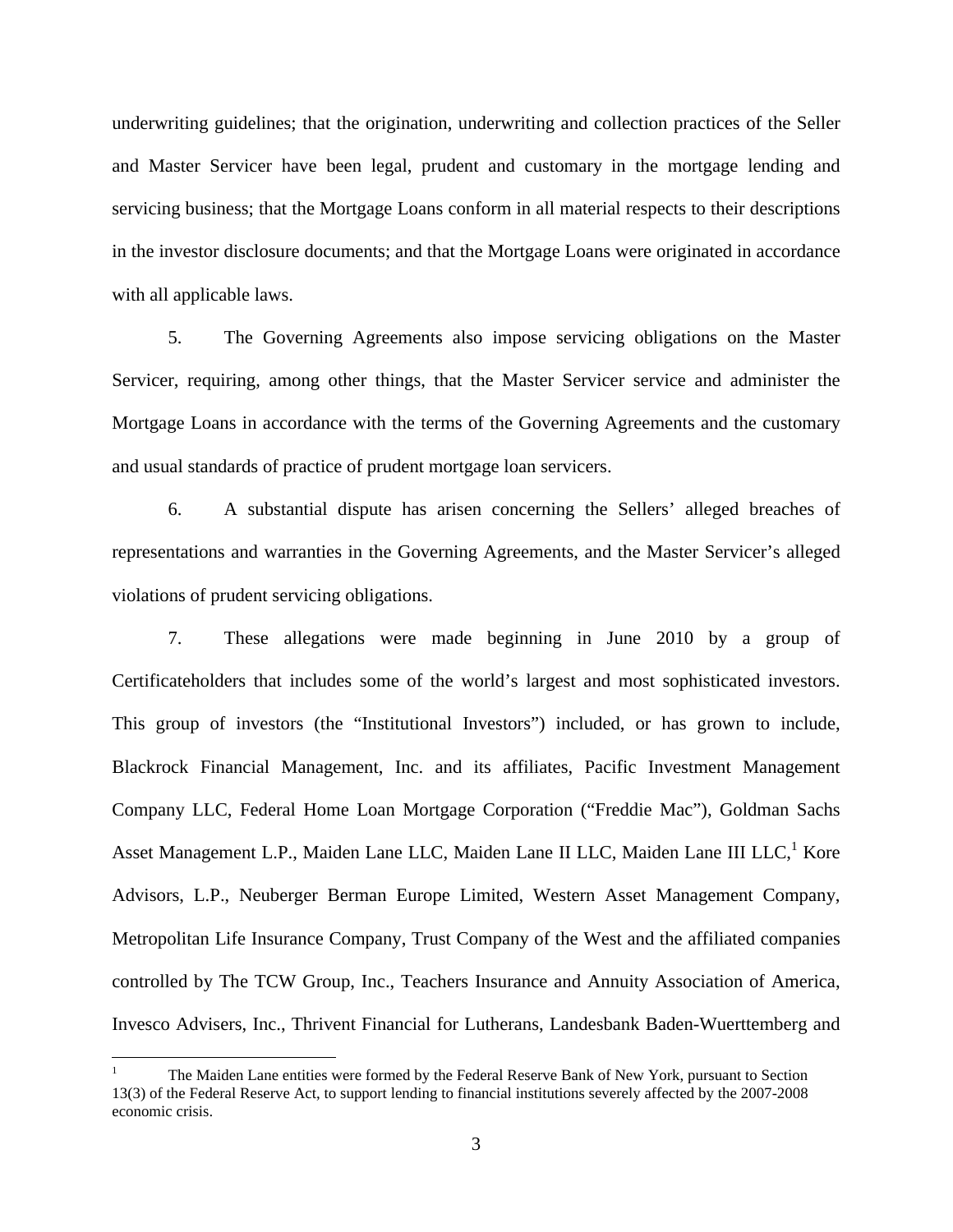LBBW Asset Management (Ireland) PLC, Dublin, ING Capital LLC, ING Bank fsb, ING Investment Management LLC, New York Life Investment Management LLC, certain Nationwide Insurance entities, certain AEGON entities, Federal Home Loan Bank of Atlanta, Bayerische Landesbank, and Prudential Investment Management, Inc.

8. Collectively, the Institutional Investors' current holdings are in the tens of billions of dollars.

9. The Sellers in each of the Trusts are any or all of Countrywide Home Loans, Inc. ("CHL"), Park Granada LLC, Park Monaco, Inc., Park Sienna LLC and Countrywide LFT LLC. The Master Servicer is BAC Home Loans Servicing, LP, formerly known as Countrywide Home Loans Servicing, LP ("BAC HLS"). For purposes of this Petition, CHL and its parent, Countrywide Financial Corporation ("CFC"), will be referred to collectively as "Countrywide." BAC HLS and its parent, Bank of America Corporation ("BAC"), will be referred to collectively as "Bank of America." The Institutional Investors have alleged that BAC is liable for the obligations of Countrywide with respect to the alleged breaches of the Governing Agreements.<sup>2</sup>

10. Since November 2010, the Institutional Investors, with the participation of the Trustee, have engaged in extensive, arm's-length negotiations with Countrywide and Bank of America in an attempt to reach a settlement for the benefit of the Trusts. These negotiations sought to avoid the enormous costs of preparing for and pursuing claims in litigation that would involve complex issues of law and fact and a review of files for 530 Trusts and hundreds of thousands of loans. The negotiations also sought to avoid the risks and costs of waiting for an uncertain – and perhaps unattainable and unrecoverable – judgment many years from now. The

<sup>2</sup> BAC acquired Countrywide in July 2008, months after the last of the mortgage-securitizations had closed and the last of the representations and warranties were made. At the present time, Countrywide is maintained as a separate subsidiary of Bank of America and appears to have limited remaining assets.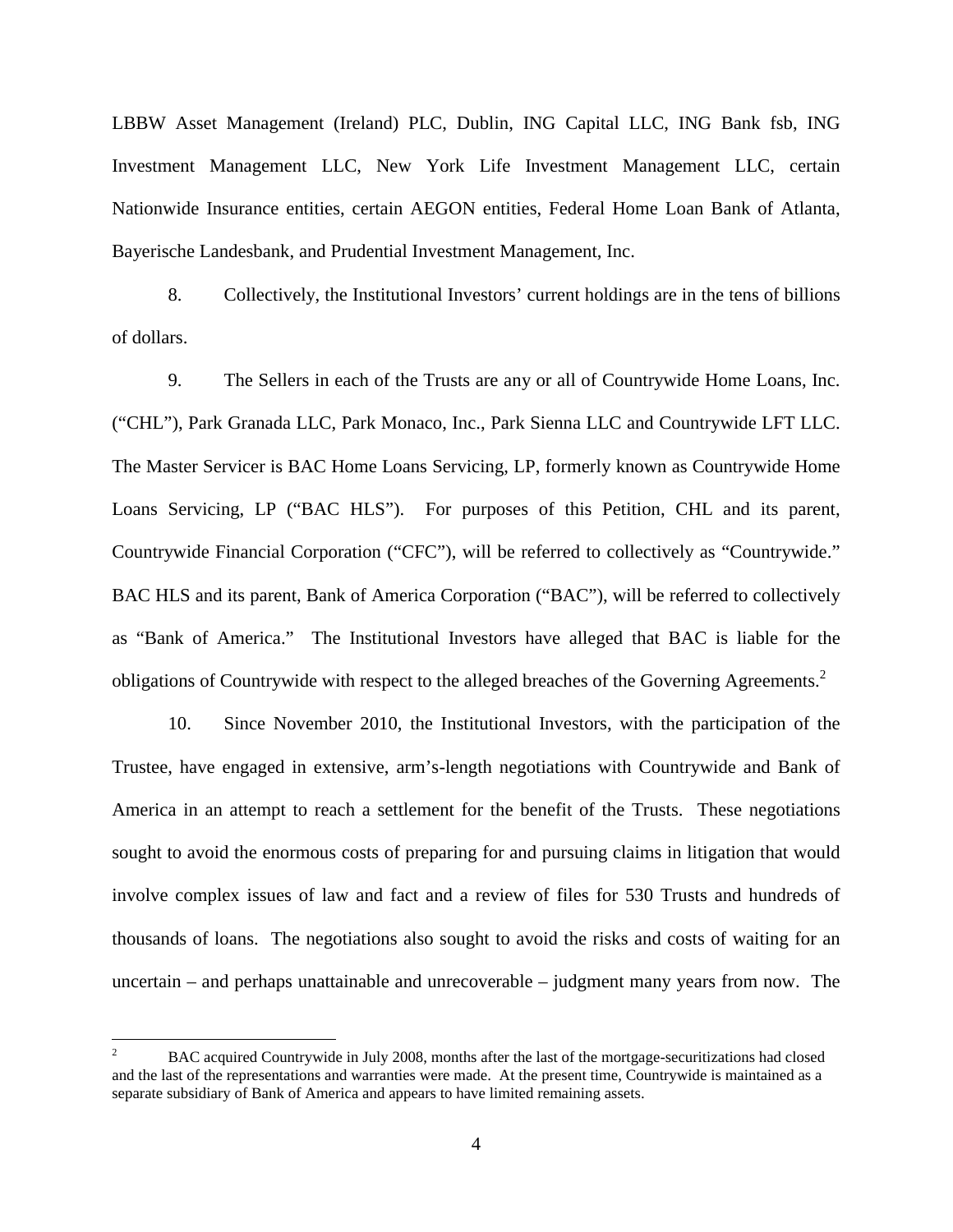negotiations have culminated in a request from the Institutional Investors that the Trustee enter into a settlement (the "Settlement"), memorialized in a settlement agreement, dated June 28, 2011 ("Settlement Agreement"), that the Trustee, in the exercise of its judgment, views as advantageous to and in the best interests of the Trusts.

11. The Settlement Agreement is attached to the Petition as Exhibit B. It will be described more fully in paragraphs 37-47 below, but, in short, it requires Bank of America and/or Countrywide to pay \$8.5 billion ("Settlement Payment") into the Trusts, allocated pursuant to an agreed-upon methodology that accounts for past and expected future losses associated with the Mortgage Loans in each Trust. It also requires BAC HLS to implement, among other things, servicing improvements that are intended to provide for servicing performance by BAC HLS that is at or above industry standards and will provide a mechanism for BAC HLS to transfer highrisk loans to subservicers for more individualized attention.<sup>3</sup>

12. The Settlement was negotiated by sophisticated parties and recognizes the seriousness of the allegations; the number of Trusts and loans at issue; the substantial defenses to the potential claims; the inability of the Trustee to recover from Countrywide a judgment that equals, exceeds or even approaches the Settlement Payment; and the strength of the corporate separateness arguments that could shield Bank of America from having to satisfy the obligations of Countrywide. It benefits far more Trust Beneficiaries now – given the substantial Settlement Payment and the nature of the servicing improvements – than could litigation involving separate trusts and separate groups of Certificateholders over the course of several years. It benefits all similarly situated Certificateholders equally. And it provides a benefit even to those

<sup>3</sup> Various Institutional Investors, Countrywide, Bank of America and the Trustee also entered into a separate Institutional Investor Agreement, dated June 28, 2011, which contains several provisions that memorialize their support of the Settlement. That Agreement is attached hereto as Exhibit C.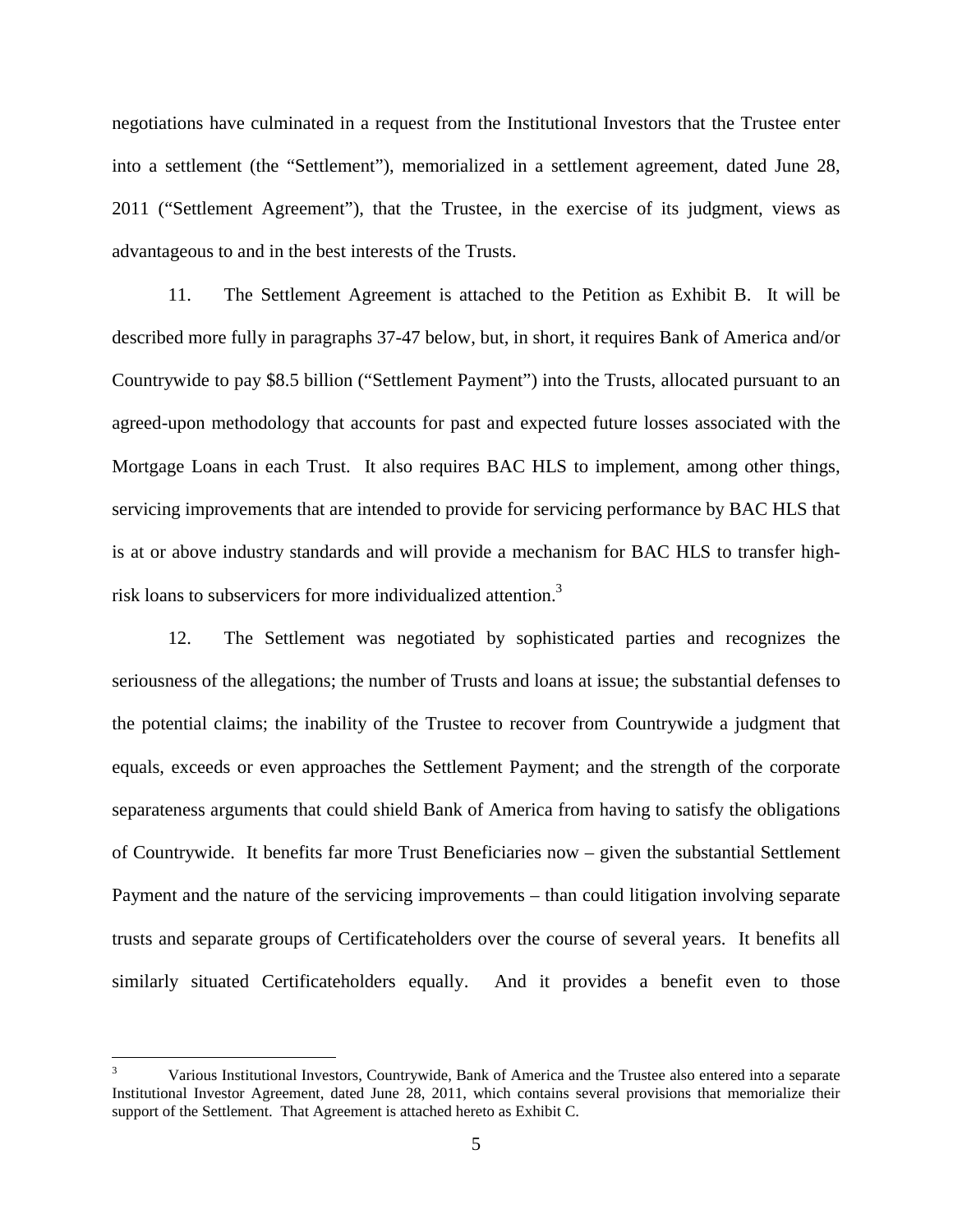Certificateholders who have not presented, or would have difficulty presenting, any claim under the Governing Agreements.

13. Nonetheless, the Trustee recognizes the potential that some Certificateholders may disagree with the Trustee's judgment that the Settlement is reasonable. Recent news articles have described objections by a group of Certificateholders to rumored settlement discussions among the Institutional Investors, Countrywide, Bank of America and the Trustee. There are also reports that a group of Certificateholders has considered taking action against BNY Mellon for its participation in the Settlement process.

14. The Trustee also recognizes that different groups of Certificateholders may wish to pursue remedies for the alleged breaches in different ways, creating the potential for conflicts among Certificateholders and placing the Trustee squarely in the middle of those conflicts. By way of example, earlier this year, a group of Certificateholders sought to direct the Trustee to commence an action against Countrywide and Bank of America concerning two of the Trusts. That same group then filed an action against CHL, BAC and BNY Mellon (as nominal defendant) in this Court alleging, as to those two trusts, breaches of representations and warranties that are nearly identical to the breaches alleged by the Institutional Investors. *See Walnut Place LLC et al. v. Countrywide Home Loans, Inc. et al.*, Index No. 650497/2011 (Sup. Ct., N.Y. County). In early June 2011, a different Certificateholder commenced an action against BNY Mellon, as Trustee, for an accounting relating to two separate trusts that are part of the Settlement. *See Knights of Columbus v. The Bank of New York Mellon*, Index No. 651442/2011 (N.Y. Sup. Ct. N.Y. County). And on June 8, 2011, a group of Certificateholders sought to direct the Trustee to commence an action against, among others, Countrywide and BAC HLS for alleged loan-servicing breaches involving another overlapping trust, after having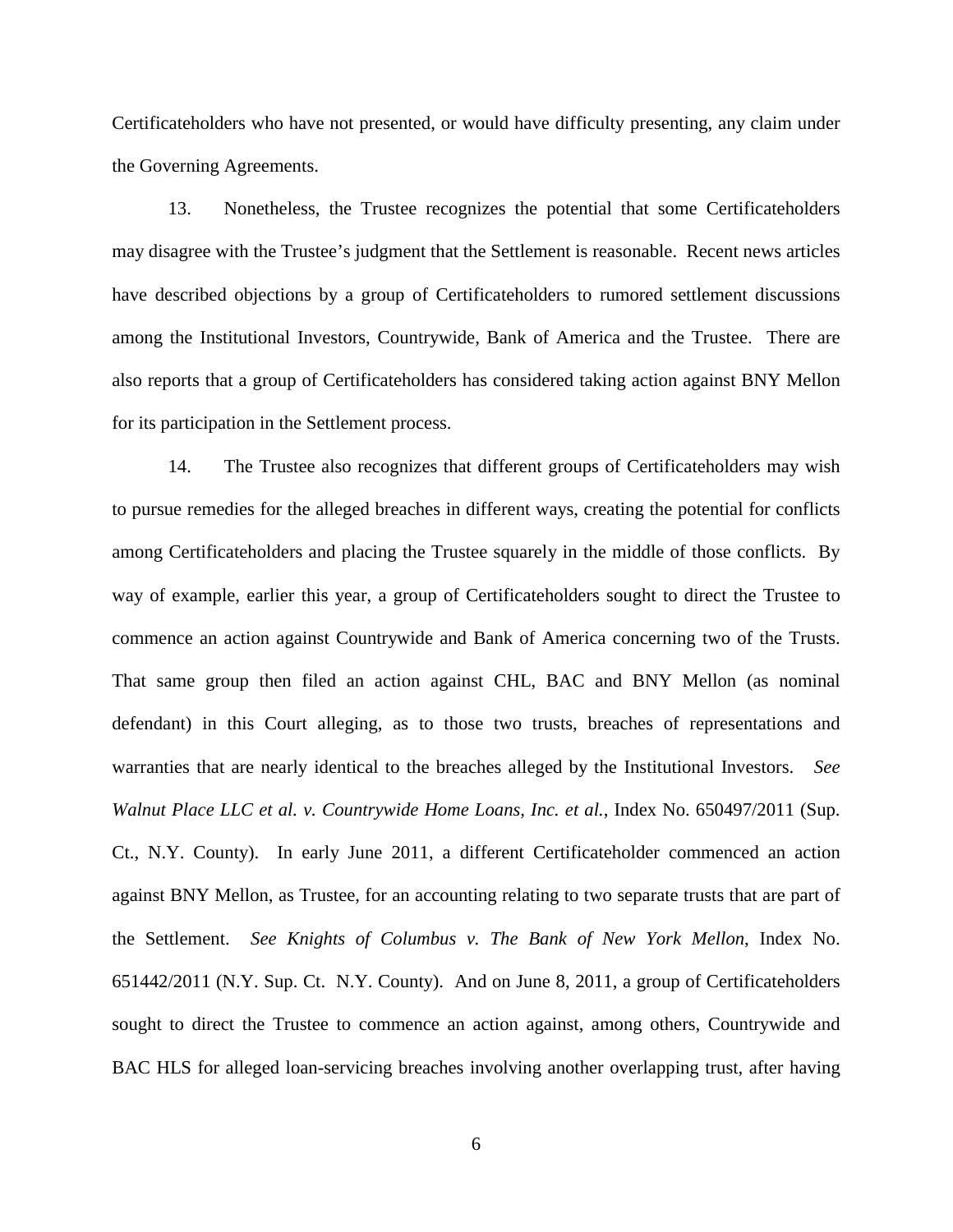issued a notice of an Event of Default under the Governing Agreements that is substantially similar to the notice of non performance described in paragraphs 28-34 below.

15. Absent instructions from the Court, the Trustee will continue to be subject to conflicting demands from different Certificateholders relating to the same Trusts, and to requests from different Certificateholders to pursue claims that are intended to be released by the Settlement Agreement. The Trustee also may be subject to claims by individual Certificateholders who believe that the Settlement, though benefiting thousands of Trust Beneficiaries now and in the future, may not be in their individual best interests.

16. Given these very real and substantial conflicts, the magnitude of the Settlement, the number of Trusts and loans at issue, and the number of parties whose interests may be impacted by the Settlement, the Trustee files this Petition to give Certificateholders an opportunity to be heard in opposition or in support of the Settlement, and to seek an order, among other things, (i) approving the Settlement, and (ii) declaring that the Settlement is binding on all Trust Beneficiaries and their successors and assigns.

## **PARTIES AND PROPOSED NOTICE PROGRAM**

17. The Bank of New York Mellon is a bank organized under the laws of the State of New York having its principal place of business at One Wall Street, New York, New York 10286.

18. There currently are no adverse parties in this proceeding. To the extent that certain Certificateholders or other interested parties may wish to be heard on the subject of the Settlement or the judicial instructions sought through this Petition, those parties may become adverse.

19. In conjunction with the filing of this Verified Petition, the Trustee has sought an order from the Court ("Order to Show Cause") approving a notice program that includes notice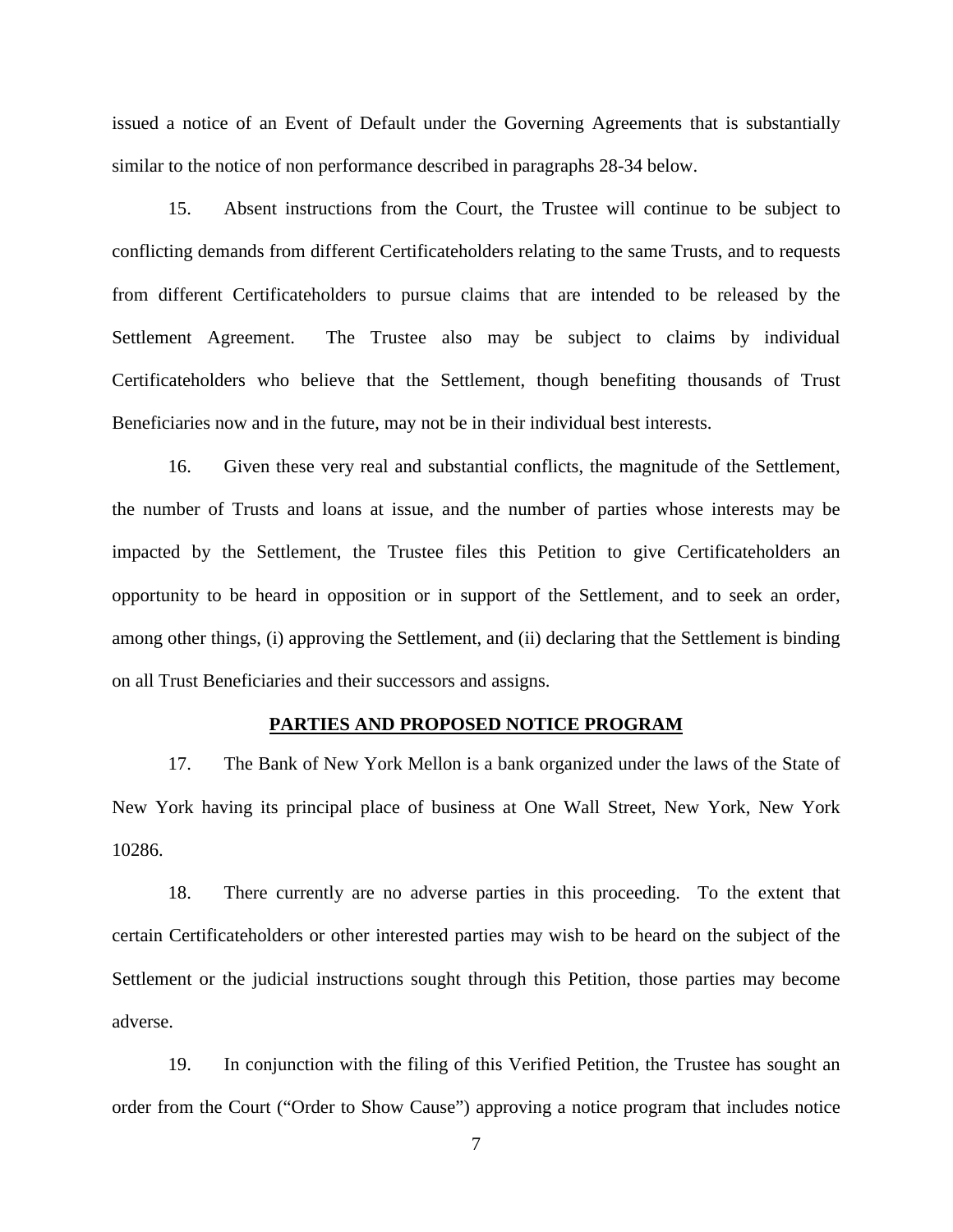to all "Potentially Interested Persons," as that term is defined in paragraph 4 of the Affirmation of Matthew D. Ingber, dated June 28, 2011 ("Ingber Affirmation"), attached to the Order to Show Cause. This notice program includes:

- Mailing a copy of the notice that is attached to the Ingber Affirmation as Exhibit B ("Notice"), along with the Verified Petition, the Order to Show Cause, and the accompanying Memorandum of Law, by first class, registered mail to Potentially Interested Persons for whom the Trustee has addresses;
- Providing the Notice to the Depository Trust Company ("DTC"), which will post such Notice in accordance with DTC's established procedures;
- Publishing the Notice in *The Wall Street Journal (Global)*, *Financial Times Worldwide*, *The New York Times*, *The Times (of London)*, *USA Today, Investors Business Daily,* and *The Economist Worldwide Edition* for at least three (3) business days in each publication;
- Publishing translated versions of the Notice in *Les Echos* (France), *Die Welt* (Germany), *Il Sole 24 Ore* (Italy), *Tages Anzeiger* (Switzerland), *NRC Handelsblad* (Netherlands), *The Nikkei* (Japan), *Straits Times* (Singapore), *New Straits Times* (Malaysia), *China Business News* (China), and *Korea Economic Daily* (South Korea) for at least three (3) business days in each publication;
- Publishing the Notice to the following media distribution wire services: *PRNewswire*, *Business Wire*, and *GlobeNewswire*;
- Establishing a website, www.cwrmbssettlement.com, that will post a copy of the Notice, the Verified Petition, the Order to Show Cause, and the accompanying Memorandum of Law, and all papers subsequently filed in connection with this Article 77 proceeding (the "Article 77 Proceeding");
- Creating a hyperlink on BNY Mellon's investor reporting website, https://gctinvestorreporting.bnymellon.com/Home.jsp, to www.cwrmbssettlement. com, for information about the Settlement and the Article 77 Proceeding; and
- Seeking to purchase banner advertisements announcing the Settlement, with a hyperlink to www.cwrmbssettlement.com, on the following websites: wsj.com, MarketWatch.com, Barrons.com, AllthingsD.com, IHT.com, SmartMoney.com, investors.com, ft.com, reuters.com, economist.com, Globalcustody.net, Assetman.net, FundServices.net, and yahoo.com.

The notice program is more fully described in paragraphs 4-5 of the Ingber Affirmation.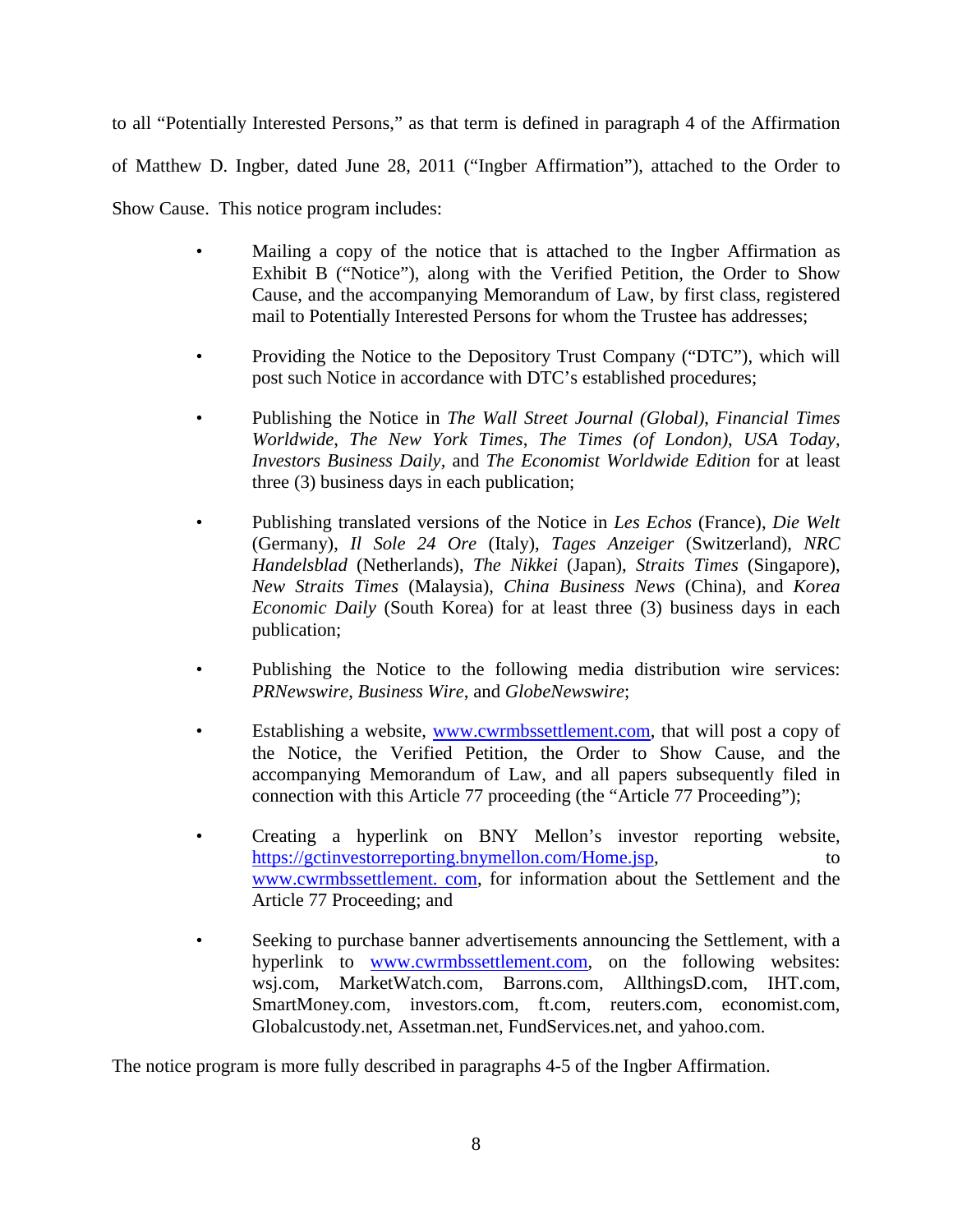### **JURISDICTION, VENUE AND GOVERNING LAW**

20. This Court has jurisdiction pursuant to CPLR Articles 77 and 4 to entertain a special proceeding to determine matters relating to express trusts, such as the Trusts that are the subject matter of this proceeding.

21. The law of the State of New York governs the rights and obligations of the parties to the Governing Agreements, including the Trustee. The Trustee is domiciled, and has its principal place of business, in New York.

22. Venue is proper in this Court.

# **ALLEGED BREACHES OF THE GOVERNING AGREEMENTS**

23. Each Trust is governed by an individual contract – the Governing Agreement – that sets forth the rights and obligations of the parties and contains representations and warranties of the Sellers, the Master Servicer and the Depositor.

24. The representations and warranties of the Seller – Countrywide – are at the core

of this matter. Countrywide represented and warranted, among other things, that:

- "The origination, underwriting and collection practices used by Countrywide with respect to each Mortgage Loan have been in all respects legal, prudent and customary in the mortgage lending and servicing business."
- "Each Mortgage Loan was underwritten in all material respects in accordance with the underwriting guidelines described in the Prospectus Supplement."
- "The information set forth on [the Mortgage Loan Schedule] with respect to each Mortgage Loan is true and correct in all material respects as of the Closing Date."
- "No Initial Mortgage Loan had a Loan-to-Value Ratio at origination in excess of  $[...]$  %."
- "A lender's policy of title insurance . . . or a commitment (binder) to issue the same was effective on the date of the origination of each Mortgage Loan, each such policy is valid and remains in full force and effect, and each such policy was issued by a title insurer qualified to do business in the jurisdiction where the Mortgaged Property is located . . . ."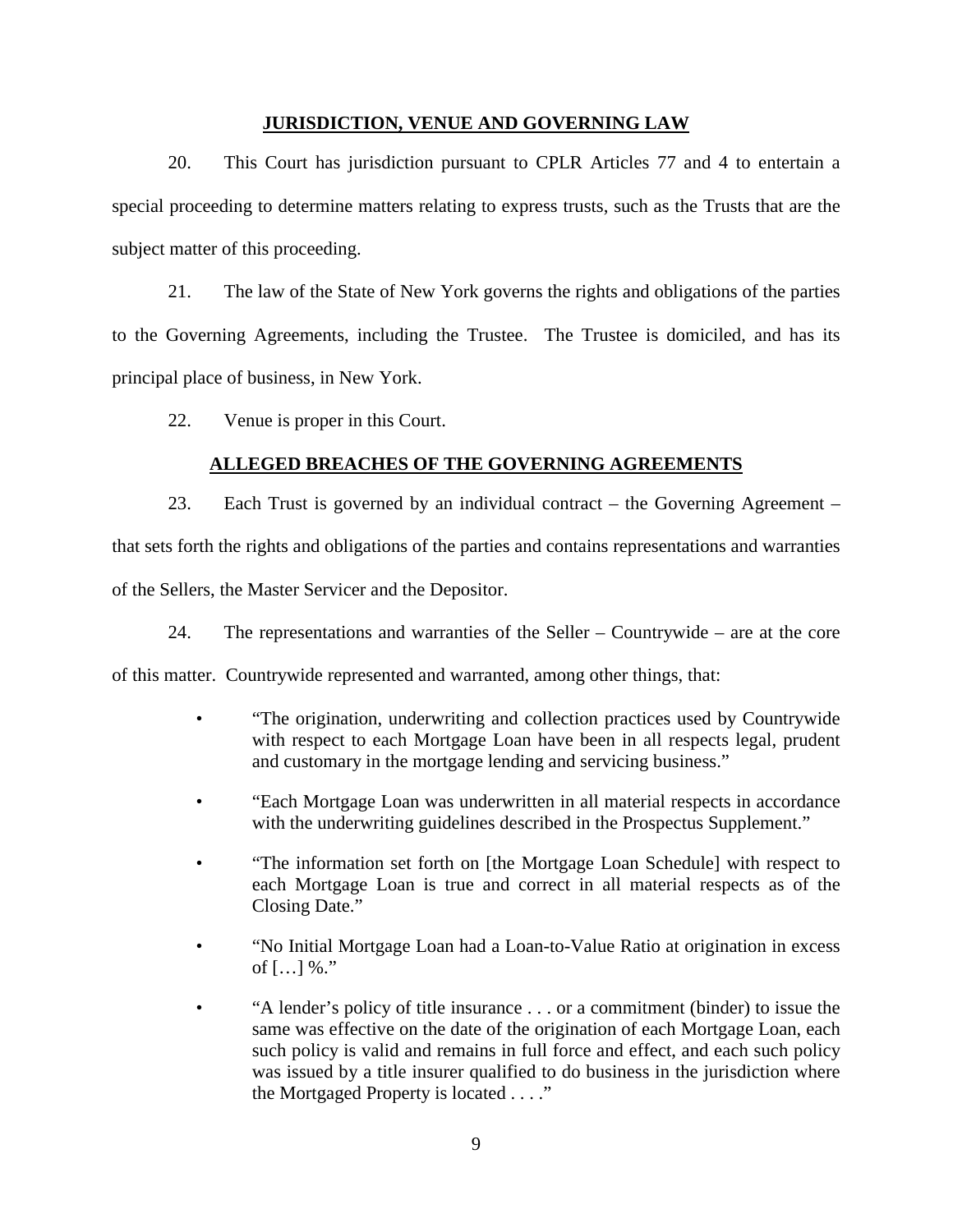- "[P]rior to the approval of the Mortgage Loan application, an appraisal of the related Mortgaged Property was obtained from a qualified appraiser . . . ."
- "The Mortgage Loans, individually and in the aggregate, conform in all material respects to the descriptions thereof in the Prospectus Supplement."
- "The Mortgage Loans were selected from among the outstanding adjustablerate one- to four-family mortgage loans in the portfolios of the Sellers at the Closing Date as to which the representations and warranties [as to the Mortgage Loans] can be made. Such selection was not made in a manner intended to adversely affect the interests of [the Certificateholders]."
- 25. Countrywide's representations and warranties are, in all material respects, similar

across all of the Governing Agreements.

26. The remedy for a breach of a representation or warranty is contained in Section

2.03 of the Governing Agreements. It provides that, upon discovery and notice of a breach of a representation and warranty with respect to a Mortgage Loan that materially and adversely affects the interests of the Certificateholders, the Seller shall cure the breach within ninety days or repurchase the affected Mortgage Loan at its "Purchase Price," which is equal to the unpaid principal balance of the affected Mortgage Loan:

> Upon discovery by any of the parties hereto of a breach of a representation or warranty with respect to a Mortgage Loan made pursuant to Section 2.03(a) . . . that materially and adversely affects the interests of the Certificateholders in that Mortgage Loan, the party discovering such breach shall give prompt notice thereof to the other parties. Each Seller hereby covenants that within 90 days of the earlier of its discovery or its receipt of written notice from any party of the breach of any representation and warranty with respect to a Mortgage Loan sold by it pursuant to Section 2.03(a) . . . which materially and adversely affects the interests of the Certificateholders in the Mortgage Loan, it shall cure such breach in all material respects, and if such breach is not cured shall . . . repurchase the affected Mortgage Loan or Mortgage Loans from the Trustee at the Purchase Price in the manner set forth below . . . .

27. Beginning in June 2010, the Institutional Investors asserted in a letter to the Trustee that Countrywide sold a large number of Mortgage Loans into the Trusts that failed to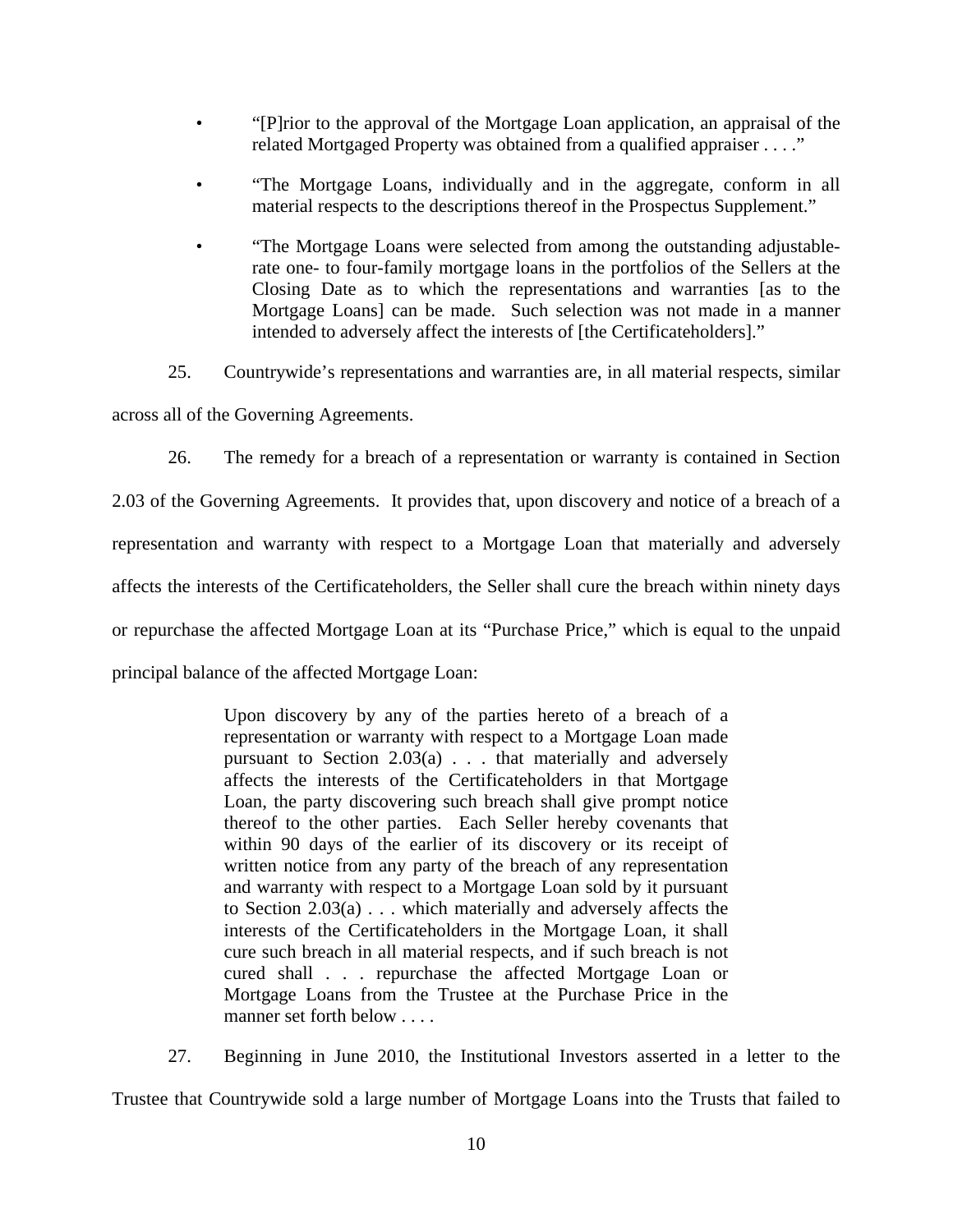comply with certain representations and warranties, in breach of the Governing Agreements. This assertion was based in part on the alleged excessive early default and foreclosure rates for the Mortgage Loans, the settlements reached by Countrywide with various state Attorneys General, and publicly disclosed emails from Countrywide officials that the Institutional Investors viewed as evidence of breaches of representations and warranties. The Institutional Investors alleged that large numbers of Mortgage Loans were therefore subject to repurchase pursuant to Section 2.03 of the Governing Agreements.

28. On October 18, 2010, the Institutional Investors asserted in a separate letter – a notice of non-performance pursuant to Section 7.01(ii) of the PSA ("Notice of Non-Performance") – that BAC HLS, as Master Servicer, also breached several provisions of the PSAs. The allegations were wide-ranging and detailed.

29. The Institutional Investors alleged, for example, that BAC HLS violated Sections 2.03(c) of the Governing Agreements by failing and refusing to notify the Trustee and others of Countrywide's breaches of representations and warranties.

30. The Institutional Investors alleged that BAC HLS failed to meet its obligations under Section 3.01 of the Governing Agreements to "represent and protect the interests of the Trust Fund in the same manner as it protects its own interests in mortgage loans in its own portfolio." According to the Notice of Non-Performance, BAC HLS breached Section 3.01 by: (i) failing to maintain accurate and adequate loan and collateral files in a manner consistent with prudent mortgage servicing standards; (ii) failing to demand that the Sellers cure deficiencies in mortgage records; (iii) incurring avoidable and unnecessary servicing fees as a result of its allegedly deficient record-keeping; and (iv) overcharging by as much as 100% the costs for maintenance, inspection and other services with regard to defaulted Mortgage Loans.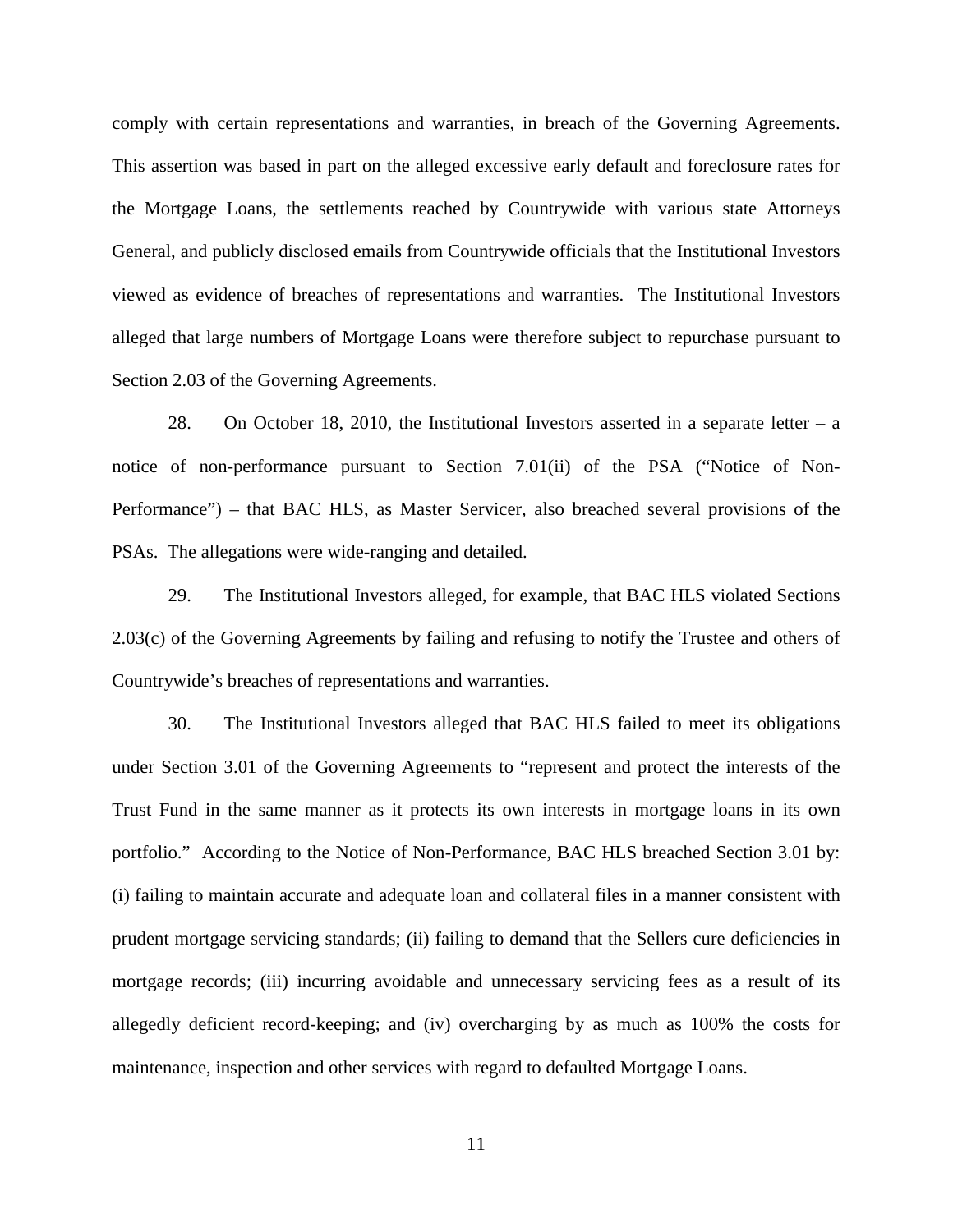31. Citing violations of Section 3.11(a)'s requirement that the Master Servicer "use reasonable efforts to foreclose upon" certain eligible properties, the Institutional Investors asserted that BAC HLS continued to keep defaulted Mortgage Loans on its books, rather than foreclose or liquidate them, in order to wrongfully maximize its fees.

32. The Institutional Investors further alleged that BAC HLS imposed on the Trusts and the Certificateholders the costs of curing allegedly predatory loans, in violation of Section 2.03(c)'s requirement that Sellers bear the costs to "cure such breach in all material respects."

33. And citing Section 3.14 in support of the assertion that the Master Servicer is entitled to recover only "customary, reasonable and necessary 'out of pocket' costs and expenses," the Notice of Non-Performance alleged that BAC HLS improperly used affiliated vendors to maximize its servicing income.

34. Each of these alleged breaches, according to the Institutional Investors, materially affected their rights under the Trusts. They warned that a failure to cure would constitute an Event of Default under the Governing Agreements.

35. Rather than commencing litigation against Countrywide and BAC HLS, and mindful of the complexity, delay and enormous costs associated with litigation that could require a loan-by-loan analysis of hundreds of thousands of loans and present significant legal and factual hurdles, in November 2010, the Institutional Investors, with participation by the Trustee, initiated settlement discussions with Countrywide and Bank of America. Those discussions continued for seven months, involved dozens of face-to-face meetings and conference calls, and involved extensive dialogue among the parties concerning the merits of the Institutional Investors' allegations and Countrywide's defenses, and extensive analysis of the Trustee's likely recovery if it commenced – and prevailed in – litigation on behalf of the Trusts.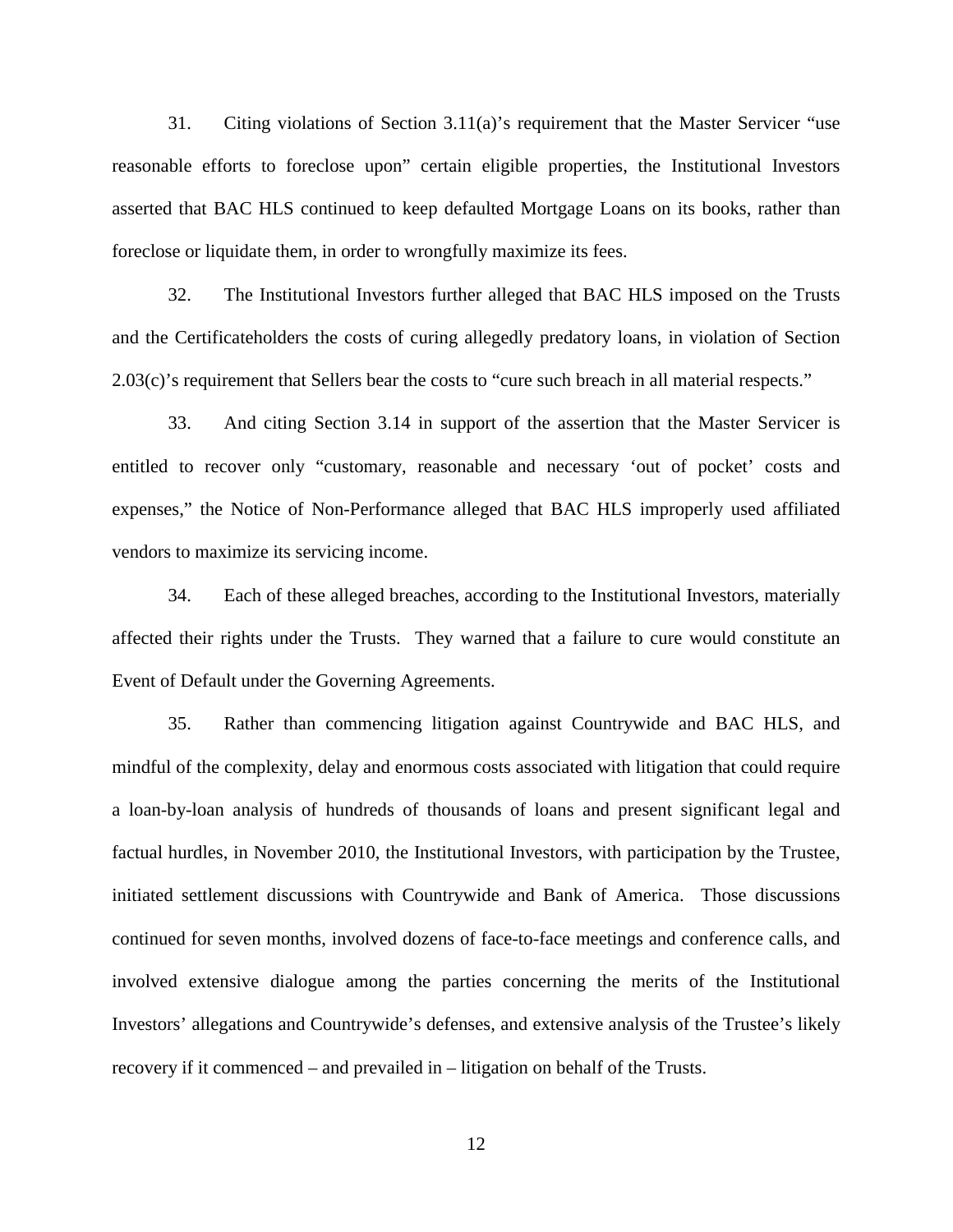36. It was out of those discussions that the Institutional Investors, Countrywide, Bank of America, and the Trustee have agreed to the terms of the Settlement, and that the Institutional Investors have requested that the Trustee, on behalf of the Trusts, enter into the Settlement. *See*  Exhibit D.

## **THE SETTLEMENT**

37. There are two principal components to the Settlement – the Settlement Payment and the servicing improvements. They reflect the negotiated compromise among the Institutional Investors, Bank of America, Countrywide and the Trustee of (i) the potential claims by the Trustee against Countrywide, pursuant to Section 2.03 of the Governing Agreements, that Countrywide repurchase loans as to which Countrywide allegedly has breached its representations and warranties, and (ii) the potential claims by the Trustee against BAC HLS that BAC HLS violated prudent servicing obligations under various provisions of the Governing Agreements.

38. The Settlement Payment is \$8.5 billion and will be allocated among the Trusts in accordance with an agreed-upon allocation formula. An independent financial advisor ("Expert"), retained by the Trustee, will perform any calculations required in connection with the allocation formula, and those allocation calculations will be treated as final and accepted by the parties, absent bad faith or manifest error.

- 39. The allocations will be driven by the amount of net losses in each of the Trusts:
	- The Expert will calculate the amount of net losses for each Trust (or separate loan group within each Trust) that have been or are estimated to be borne by that Trust from its inception date to its expected date of termination. That amount will be expressed as a percentage of the sum of the net losses that are estimated to be borne by *all* Trusts from their inception dates to their expected dates of termination (the "Net Loss Percentage");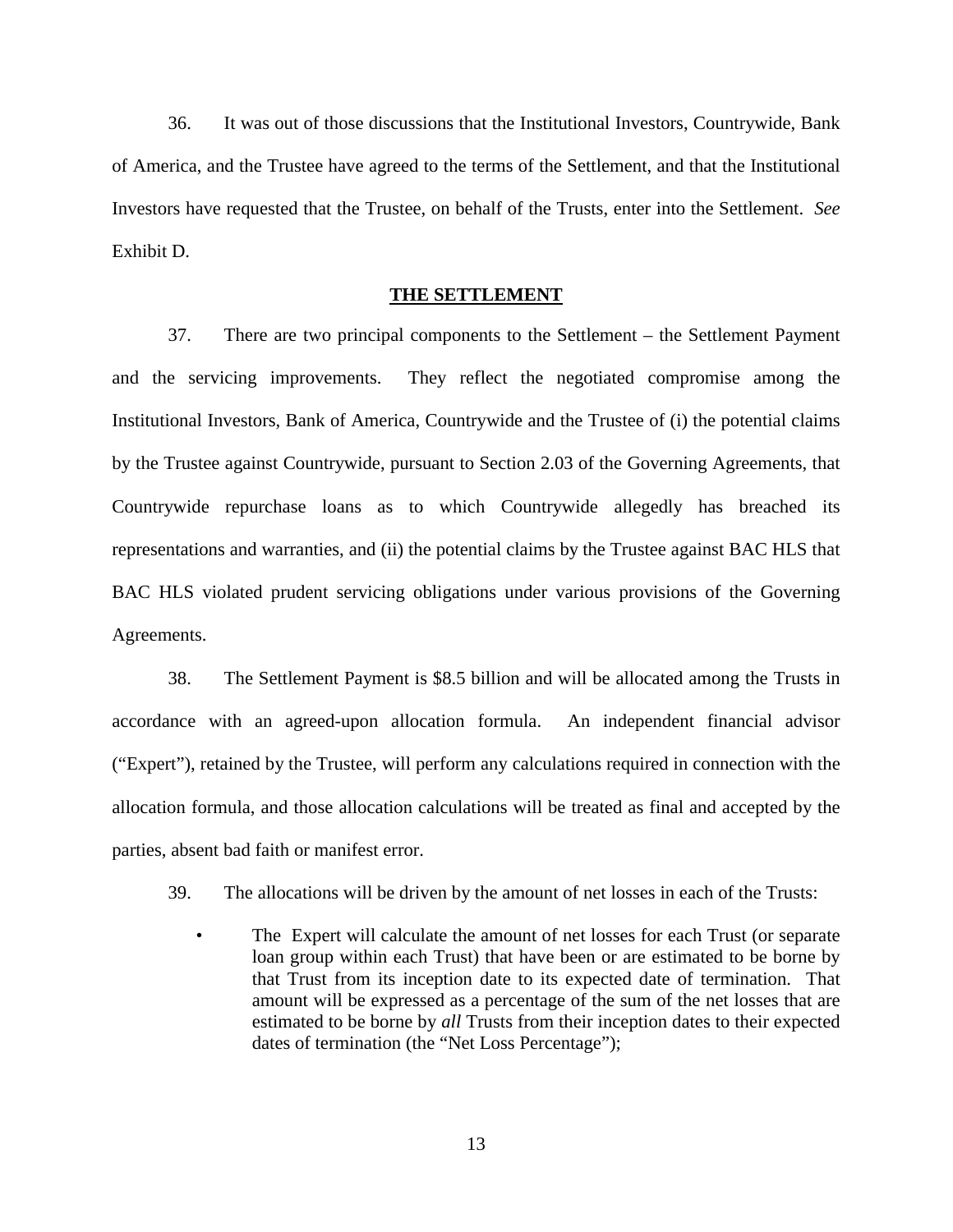- The Expert will calculate the "Allocable Share" of the Settlement Payment for each Trust by multiplying the amount of the Settlement Payment by the Net Loss Percentage for each Trust;
- If applicable, the Expert will calculate the portion of the Allocable Share that relates to principal-only certificates or notes, and the portion of the Allocable Share that relates to all other certificates or notes; and
- The Expert will calculate the Allocable Share within ninety days of the Approval Date (as defined in the Settlement Agreement).

40. The Expert has independently developed a methodology for determining existing and estimated future net losses. A narrative of the Expert's methodology is attached hereto as Exhibit E.

41. Upon completion of the Expert's calculation of Allocable Shares, each Allocable Share will be remitted to the applicable Trust. The Trusts, in turn, will distribute the Allocable Share to Certificateholders in accordance with the provisions of the Governing Agreements, as described more fully in the Settlement Agreement.

42. As part of the servicing component of the Settlement, BAC HLS has agreed to

implement various servicing improvements and remedies within specified time periods set forth

in the Settlement Agreement. They include, among others, the following:

- Within thirty days after the execution of the Settlement Agreement, the selection by the Institutional Investors and BAC HLS of an agreed list of 8-10 qualified subservicers to service high-risk loans. The agreed list shall be submitted to the Trustee, and the Trustee (in reliance upon an expert) may, within forty-five days of receipt of the agreed list, (i) object and thereby remove any of the selected subservicers from the agreed list, or (ii) limit the number of loans the subservicer may service at any one time. In the absence of an objection by the Trustee, all of the subservicers on the agreed list shall be deemed to be approved; if the Trustee objects to one or more subservicers, all of the subservicers on the agreed list as to which there has been no objection shall be deemed approved. The subservicers approved, or deemed approved, by the Trustee shall make up the "approved list" of subservicers;
- Beginning on the date of the Trustee's approval (or deemed approval) of at least four (4) subservicers on the agreed list, BAC HLS's negotiation of a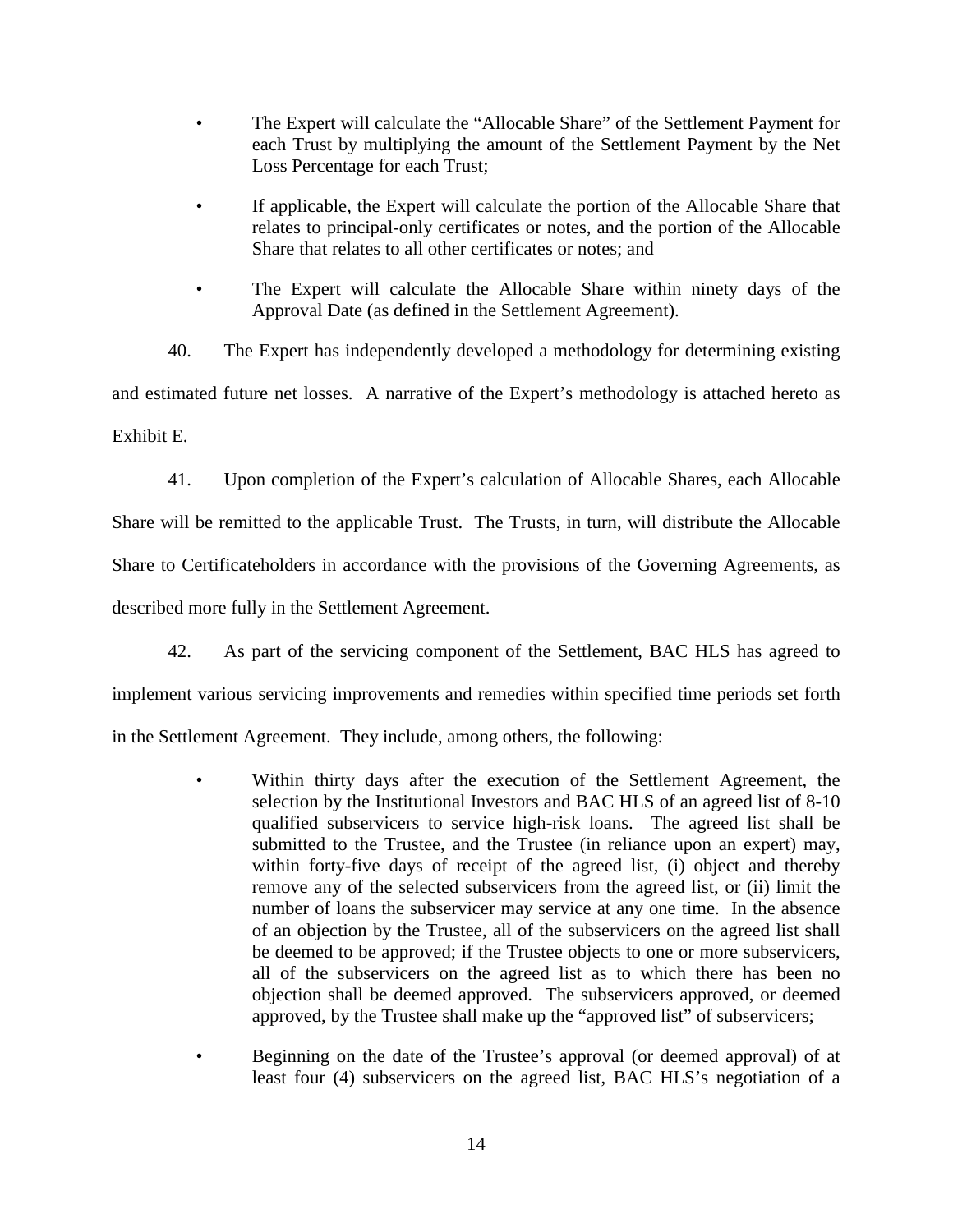subservicing contract with at least one subservicer per quarter, and the synchronization of its servicing system with that of the subservicer;

- BAC HLS's agreement to initiate, after at least one subservicer is operational, the transfer of high-risk loans, selected through a priority mechanism outlined in the Settlement Agreement, to at least one subservicer per quarter (subject to a cap of 30,000 loans at any one time with any given subservicer); and
- Beginning on the date of the Trustee's approval (or deemed approval) of at least four (4) subservicers on the agreed list, and subject to the specific conditions and limitations set forth in the Settlement Agreement, BAC HLS may, at its option, sell the servicing rights on Mortgage Loans otherwise eligible for subservicing to any subservicer on the approved list.
- 43. The servicing component of the Settlement Agreement also applies to loans

beyond those transferred to subservicing. For all loans not in subservicing, BAC HLS has agreed to, among other things, beginning on the later of five months after the Signing Date (as defined in the Settlement Agreement) or the Approval Date:

- On a monthly basis, benchmark its servicing performance against specific industry standards ("Industry Standards") set forth in the Settlement Agreement;
- Send to the Trustee on a monthly basis statistics comparing BAC HLS's performance to the Industry Standards (the "Monthly Statement"); and
- If its performance fails to meet the Industry Standards, calculate and include in its Monthly Statement a master servicing fee adjustment payable by it to the Trust, which payment would be satisfied by deducting the master servicing fee adjustment from unreimbursed advances due to BAC HLS (except that for a limited number of Trusts, BAC HLS shall wire such adjustment to the Trust) as set forth in the Settlement Agreement; provided that BAC HLS will not be liable for its failure to meet the Industry Standards until such time as eight (8) subservicers have been approved or deemed approved by the Trustee.

44. The Settlement Agreement also contains loss mitigation provisions that apply to all loans and take effect as of the Signing Date. They include, among other things, factors for BAC HLS and all subservicers to consider in deciding whether to modify a loan or to apply any other loss mitigation strategies. When BAC HLS or the applicable subservicer, in implementing a modification or other loss mitigation strategy, considers the factors set forth in the loss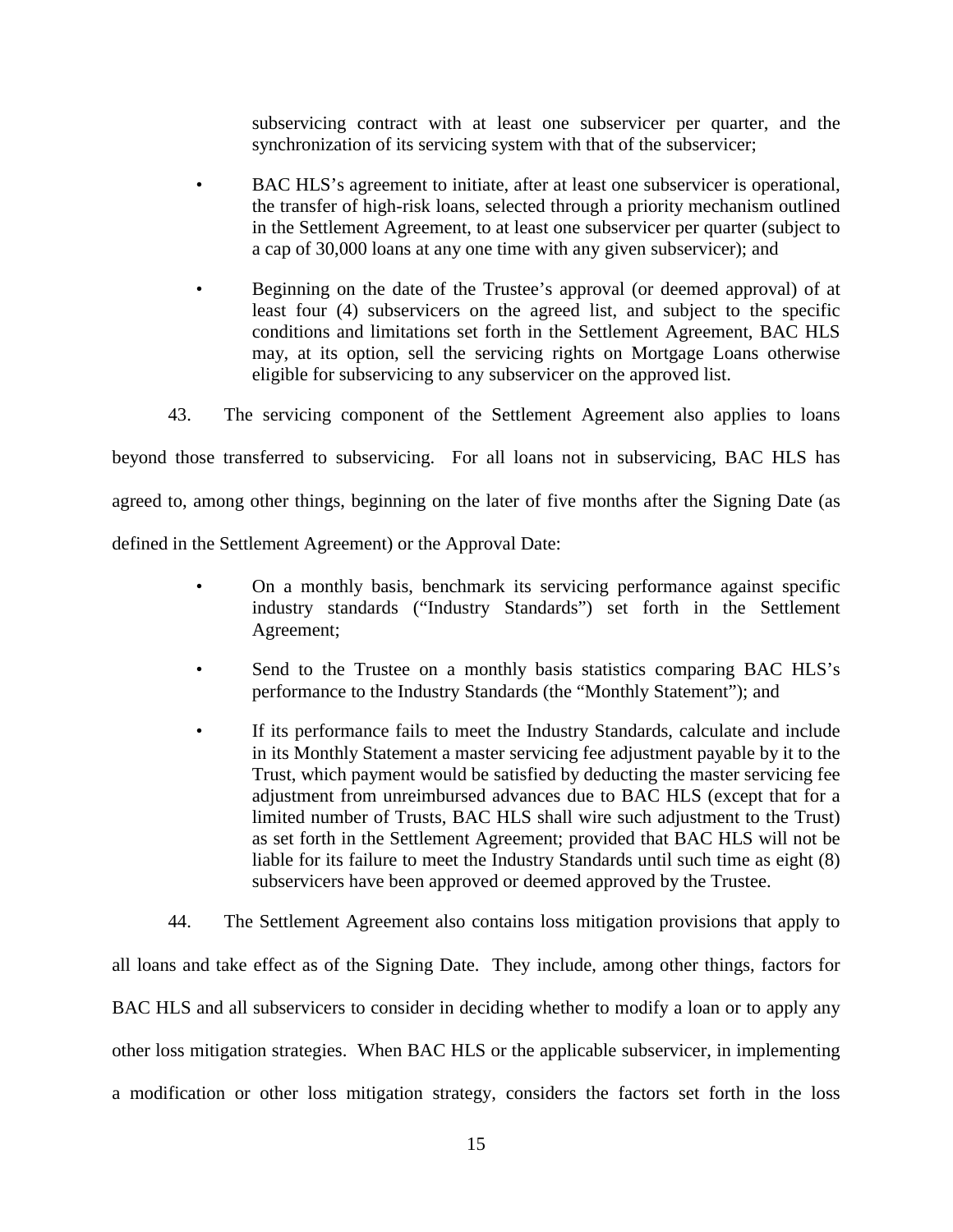mitigation improvements portion of the Settlement Agreement, or acts in accordance with policies or practices that BAC HLS is then applying to its or any of its affiliates' "held for investment" portfolios, BAC HLS will be deemed to be in compliance with the Governing Agreements.

45. The Settlement Agreement further requires – for all loans – reporting and auditing for service compliance. It mandates that, beginning on the Approval Date, BAC HLS report monthly to the Trustee concerning its compliance with the servicing improvements required by the Settlement Agreement, and pay for an annual attestation report to be completed by a qualified audit firm (whose selection is subject to the Trustee's objection based on criteria set forth in the Settlement Agreement) no later than February 15 of each year that any Trust holds Mortgage Loans. The Settlement Agreement requires the attestation report to be distributed to all Certificateholders in the Trusts as part of the Trustee's statement for April each year.

46. Finally, the Settlement Agreement includes agreed-upon procedures to cure certain document deficiencies in the loan files. In particular, BAC HLS has agreed to prepare and submit to the Trustee, no later than six weeks after the Signing Date, a schedule of loans with specified document deficiencies, and to report to the Trustee, on a monthly basis, the status of such loans until all such deficiencies have been cured. The Trustee, in turn, has agreed to determine whether reasonable evidence exists that a particular document deficiency has, in fact, been cured by BAC HLS. Without such evidence, and after consultation with BAC HLS, the Trustee shall direct BAC HLS to issue a revised monthly report.

47. All of these servicing improvements are designed to ensure that servicing performance by BAC HLS is at or above industry standards and to provide a mechanism for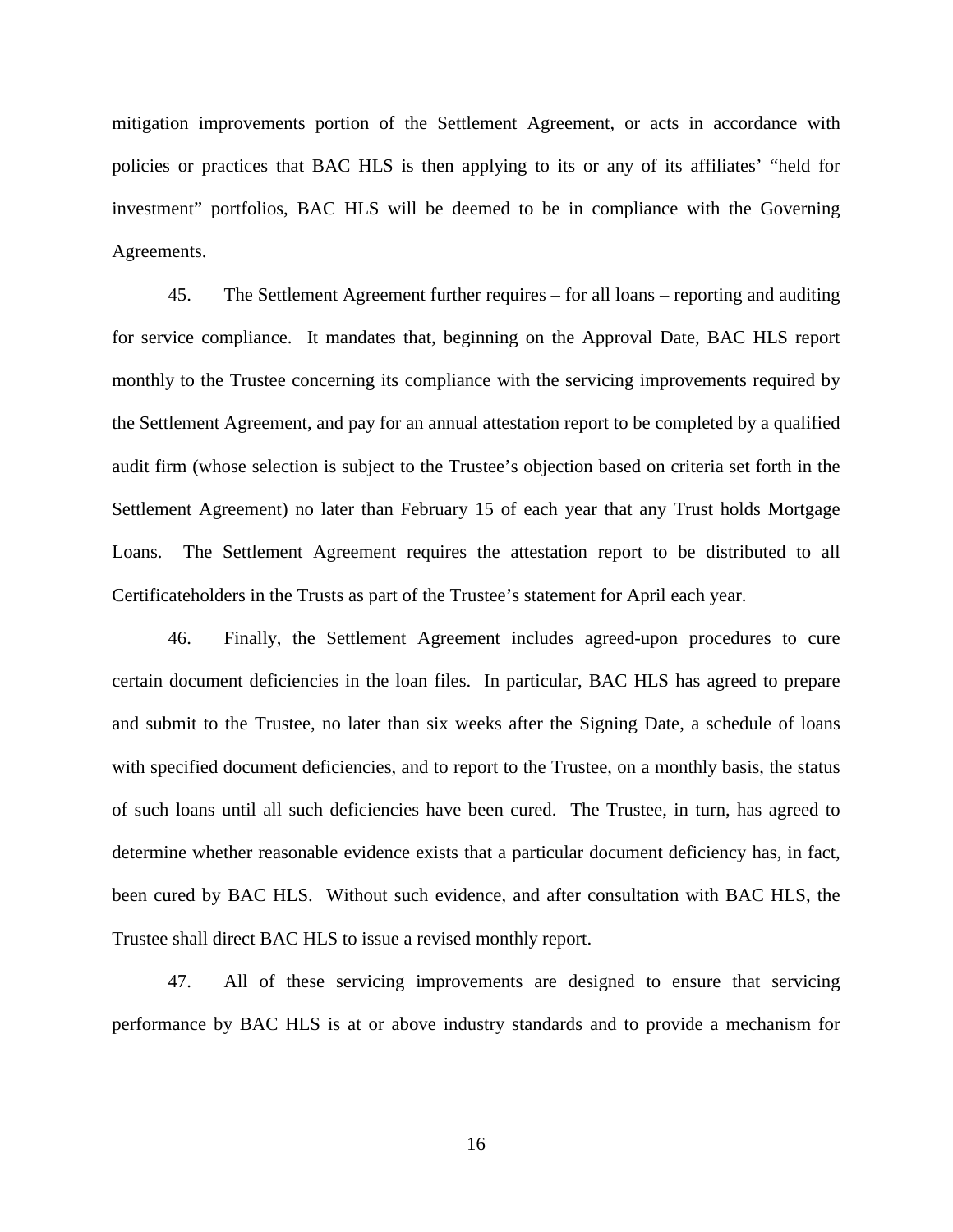BAC HLS to identify high-risk loans, to transfer them to subservicers to provide more individualized attention, and to help avoid or manage defaults.

#### **THE SETTLEMENT SHOULD BE APPROVED**

# **I. The Trustee Has the Ability to Commence and Settle Lawsuits on Behalf of the Trusts**

48. The Governing Agreements grant to the Trustee the right to enforce the Seller's repurchase obligations and the Master Servicer's servicing obligations, and to settle any claims against those parties to the Governing Agreements.

49. Pursuant to Section 2.01(b) of the PSAs, for example, each Depositor assigned to the Trustee the Depositor's right to require the Seller to cure any breach of the Seller's representations and warranties or require a repurchase of a Mortgage Loan: "[T]he Depositor sells, transfers, assigns, sets over and otherwise conveys to the Trustee for the benefit of the Certificateholders, without recourse, *all the right, title and interest of the Depositor* in and to the Trust Fund together with the Depositor's right to require each Seller to cure any breach of a representation or warranty . . . or to repurchase or substitute for an affected Mortgage Loan . . . ." (emphasis added).

50. In Trusts governed by indentures, the Mortgage Loans are conveyed to the applicable trust itself, which is a separate legal entity. The Trust, in turn, pledges to the Trustee "all present and future claims, demands, causes and choses in action in respect of [the Mortgage Loans]."

51. The Trustee's powers under the indentures are broad. According to Section 5.03(6) of the Indentures, "*[a]ll rights of action* and of asserting claims under this Indenture, or under any of the Notes, may be enforced by the Indenture Trustee without possession of any of the Notes or the production thereof in any trial or other Proceedings relative thereto, and any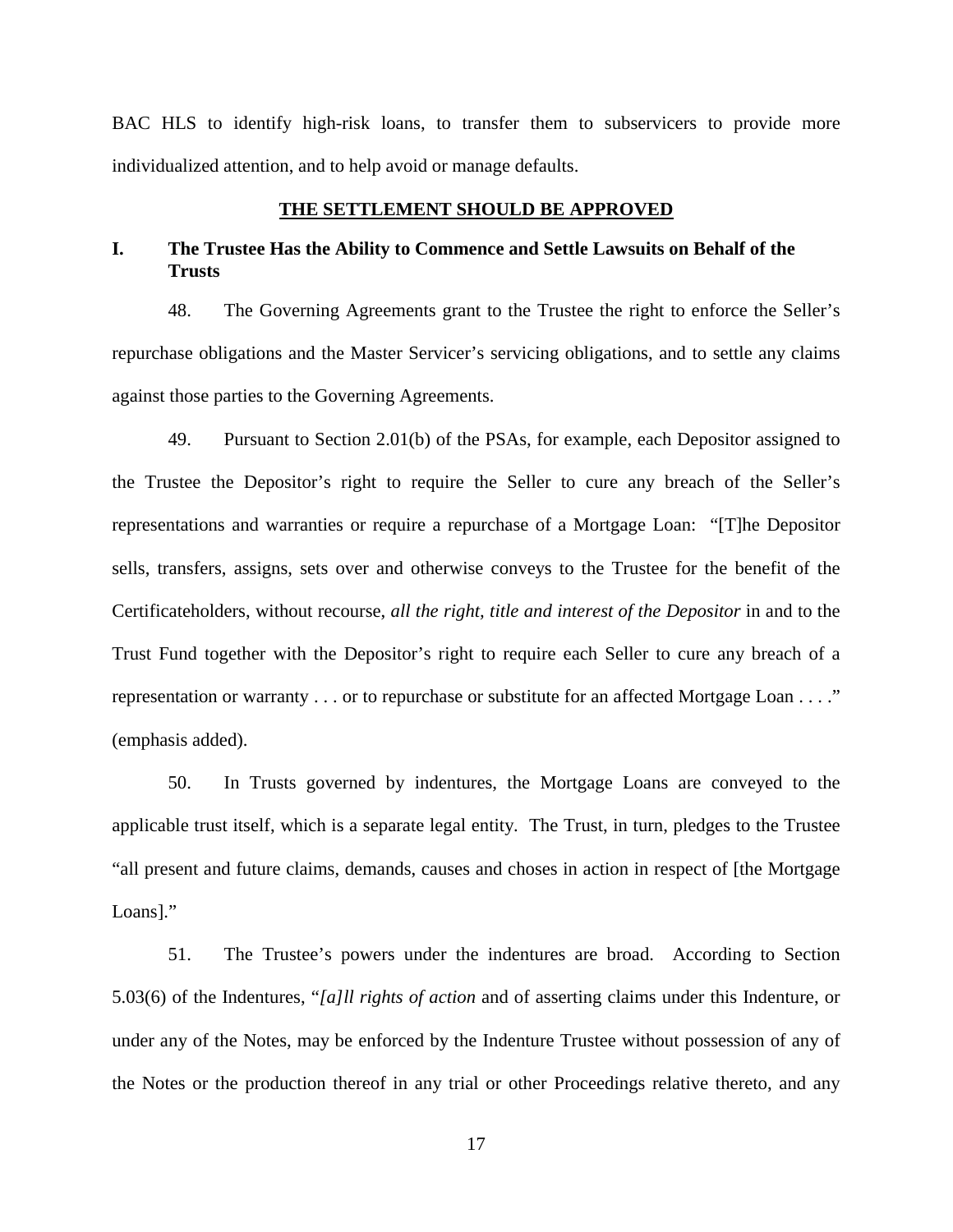such action or proceedings instituted by the Indenture Trustee shall be brought in its own name as trustee of an express trust, and any recovery of judgment, subject to the payment of the expenses, disbursements and compensation of the Indenture Trustee . . . shall be for the ratable benefit of the Holders of the Notes . . . ." (emphasis added). Pursuant to Section 2.01(b) of the PSAs and 3.03 of the SSAs, these causes of action can include, among others, claims against the Seller for breach of representations and warranties and against the Master Servicer for violations of servicing obligations.

52. Other contractual provisions support the Trustee's authority to pursue remedies for breaches of the Governing Agreements. Pursuant to Section 2.04 of the PSAs, each "Depositor hereby assigns, transfers and conveys to the Trustee *all of its rights* with respect to the Mortgage Loans including, without limitation, the representations and warranties of each Seller made pursuant to Section 2.03(a) hereof, together with all rights of the Depositor to require a Seller to cure any breach thereof or to repurchase or substitute for any affected Mortgage Loan . . . ." (emphasis added).

53. Section 3.12 of the indentures provides that "the Indenture Trustee, as pledgee of the Mortgage Loans, has the benefit of the representations and warranties made by the Seller in the Sale and Servicing Agreement concerning the Seller and the Mortgage Loans to the same extent as though such representations and warranties were made directly to the Indenture Trustee."

54. Pursuant to Section 3.03 of the PSAs, "[t]he Depositor may, but is not obligated to, enforce the obligations of the Master Servicer under this Agreement . . . ."

55. And under Section 2.03(a) of the PSAs and the SSAs, each Seller makes representations and warranties to the Trustee (among others), which then has the right to be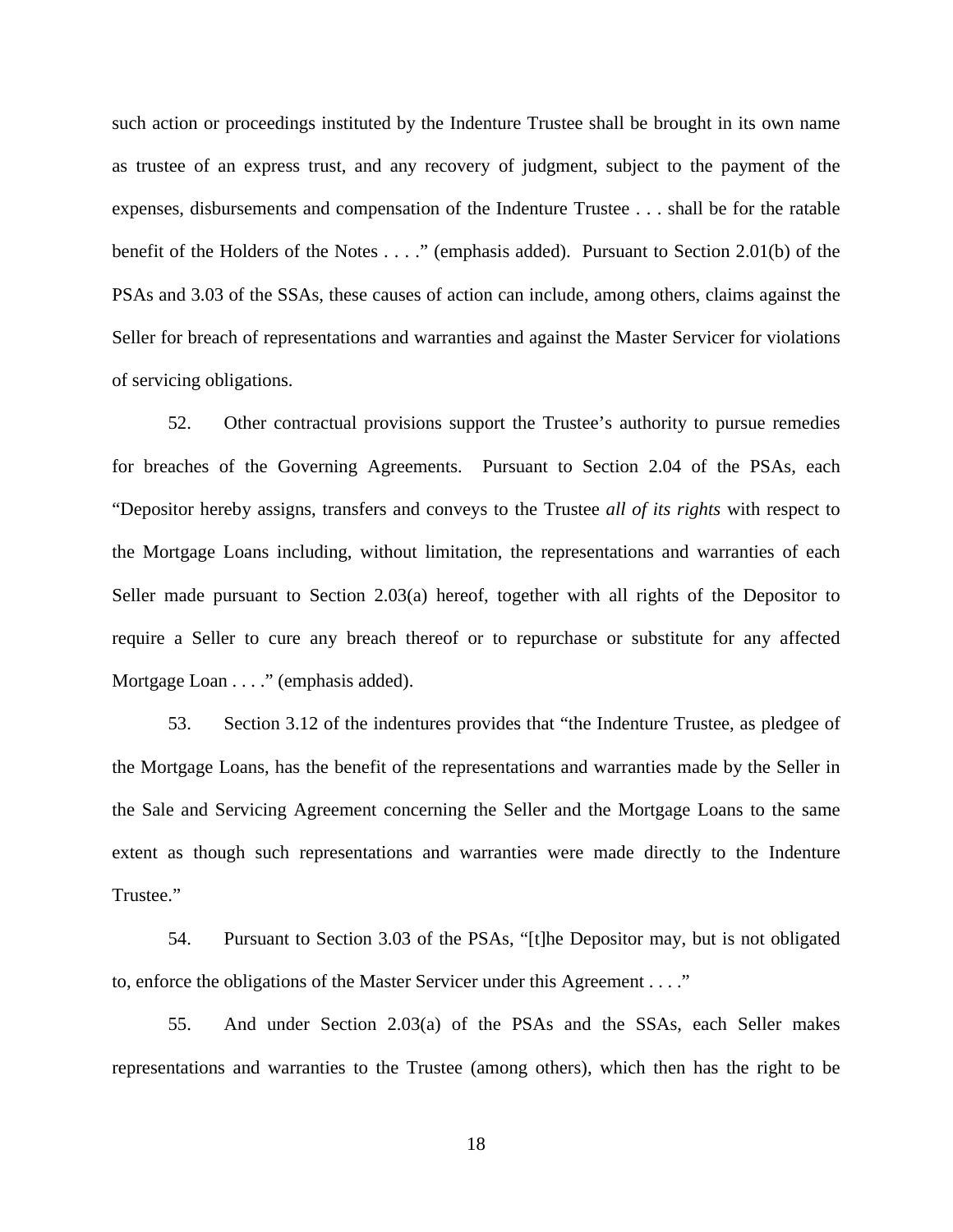reimbursed promptly by the applicable Seller for any expense reasonably incurred by the Trustee "in respect of enforcing the remedies for such breach" – a reference to the Trustee's right to pursue claims against the Seller for breaches of representations and warranties.

56. With the ability to commence litigation comes the ability to settle litigation, and, in part for that reason, the Depositor's assignment to the Trustee of all "right, title and interest" to the Mortgage Loans is authorization under the PSAs for the Trustee to settle claims that it has the authority to assert.

57. Similarly, the Trust's pledge in favor of BNY Mellon of all of its "right, title and interest" to the Mortgage Loans is authorization under the indentures for BNY Mellon to take similar action for the benefit of the Trusts.

#### **II. The Settlement is Advantageous to the Trusts and, at the Very Least, Reasonable**

58. Because the decision to enter into the Settlement was made in good faith and is not outside the bounds of reasonableness – the standard of review that applies in this Article 77 Proceeding – the Settlement should be approved. Indeed, by entering into the Settlement on behalf of the Trusts, the Trustee has made an independent, good faith judgment that the Settlement is advantageous to the Trusts. At the very least, in the Trustee's judgment, it is a reasonable compromise of the Trustee's claims.

59. The Settlement was negotiated at arm's-length by sophisticated parties over an extended period of time. In the Trustee's judgment, it is a more advantageous result for the Trusts and the Trust Beneficiaries than embarking on a litigation that will be complex and hardfought, with no certainty of obtaining a judgment in the Trustee's favor – much less a judgment exceeding the Settlement Payment. It is a settlement that takes into account the seriousness of the allegations, yet acknowledges the risk that Countrywide's key defenses (see paragraphs 68- 77 below) might prevail and that the Trustee, even if it could obtain a judgment exceeding the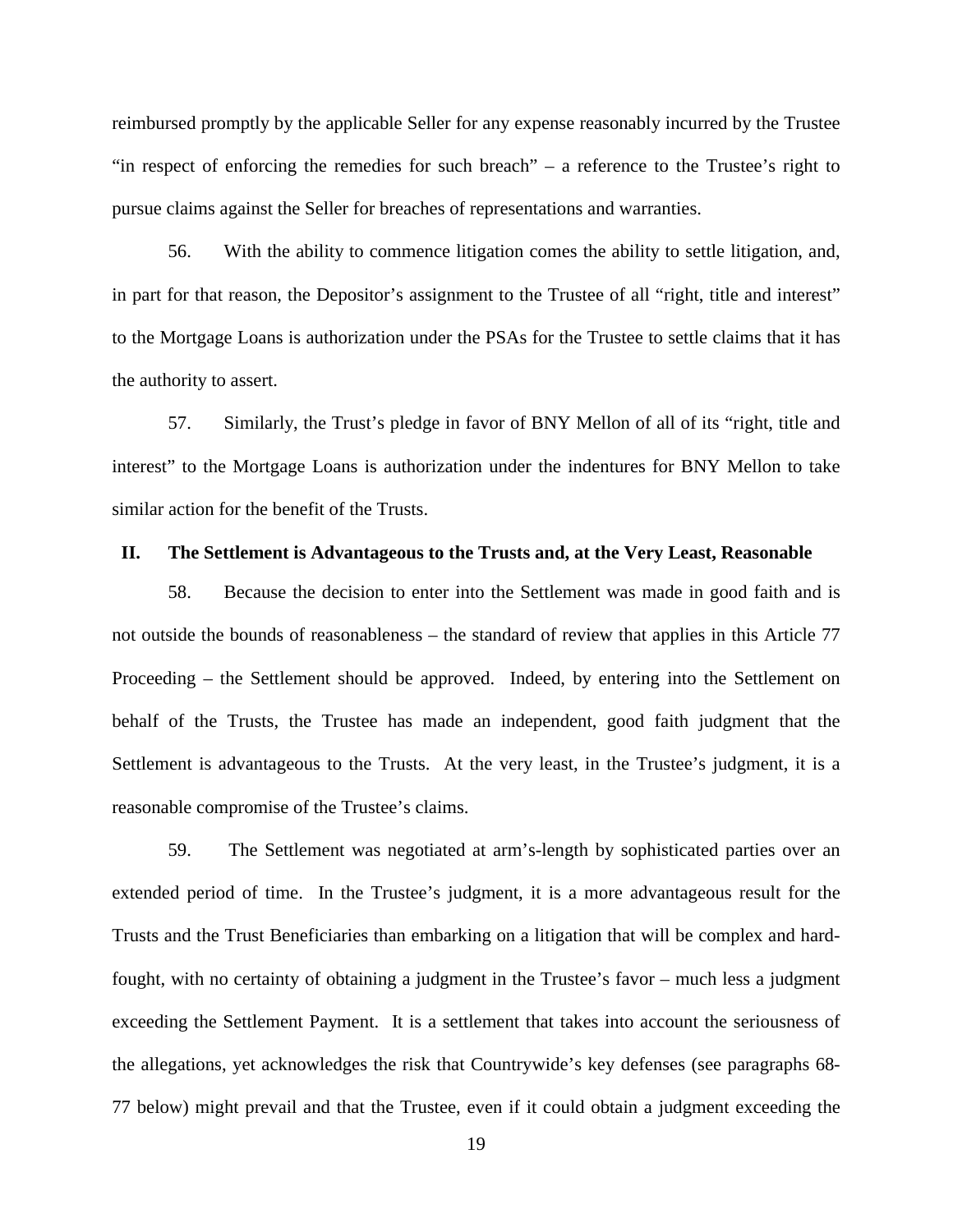Settlement Payment, may not be able to recover the judgment from Countrywide or Bank of America (see paragraphs 78-92 below). It is a Settlement that mandates servicing improvements that will require specialized attention to high-risk loans and will facilitate increased focus, and therefore improved servicing, of all other loans. And it is a Settlement that, in the Trustee's judgment, benefits far more Trust Beneficiaries today than would litigation over the next several years of separate claims, on behalf of separate groups of Trust Beneficiaries, concerning individual Trusts.

60. The Trustee recognizes the difficulty in determining, with precision, the amount of any potential judgment if the Trustee instead were to proceed with and prevail in litigation against Countrywide. It also recognizes the difficulty in calculating precisely what value should be ascribed, for settlement purposes, to Countrywide's various defenses, the avoidance of lengthy, costly and uncertain litigation, and the benefit to the Trusts of receiving the Settlement Payment and servicing improvements described in the Settlement Agreement instead of an uncertain amount, if any, several years from now.

61. Because there is no precise formula for determining the proper terms of a settlement in a case of this magnitude, the Trustee has exercised its judgment – in good faith and in a manner that it believes is in the best interests of the Trusts. The Trustee has, among other things, weighed the legal and factual assertions of the Institutional Investors, Countrywide and Bank of America; considered and analyzed the competing methodologies for arriving at the Settlement Payment; considered and analyzed the servicing procedures set forth in the Settlement Agreement; and evaluated the reasonableness of the Settlement by, among other things, retaining and receiving opinions from independent experts in residential mortgage-backed securities and commercial finance, mortgage servicing, accounting and valuation. In addition, it has been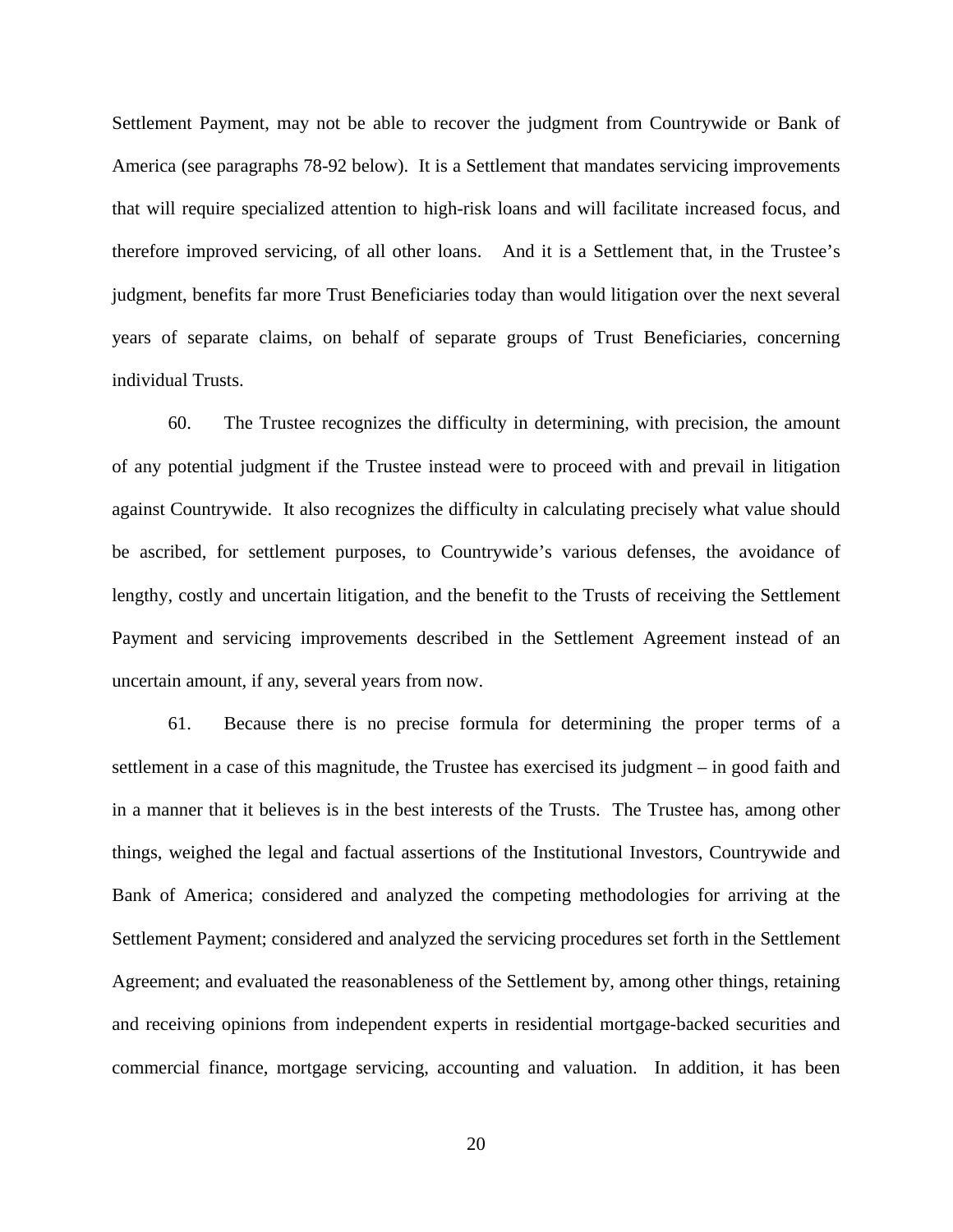guided by counsel on the legal issues – including the viability of Countrywide's defenses and Bank of America's corporate separateness arguments – and has received separate opinions from experts in corporate and contract law on these issues.

62. As a result of this process, it is the Trustee's judgment that the Settlement, consisting of a payment of \$8.5 billion and improved loan servicing, is reasonable, is in the best interests of the Trusts and Trust Beneficiaries, and outweighs the alternative of protracted litigation with no guarantee of success. At the very least, by entering into the Settlement, the Trustee is not acting in bad faith or outside the bounds of reasonableness.

### **A. The Settlement Payment**

#### **1. The Settlement Payment Is Reasonable**

63. The Settlement Payment is \$8.5 billion and will be paid by Countrywide and/or Bank of America. In the Trustee's judgment, the Trustee could have accepted this Settlement Payment as reasonable based principally on the fact that Countrywide alone would be unable to pay a future judgment in an amount exceeding – or even approaching – the Settlement Payment (see paragraphs 78-81). In other words, if the Trustee commenced litigation, overcame an inevitable motion to dismiss, proceeded through discovery relating to 530 trusts and hundreds of thousands of loans, survived a motion for summary judgment, proceeded to trial, overcame Countrywide's various defenses, and obtained a judgment against Countrywide of more than \$8.5 billion, the Trusts and the Certificateholders would be far *worse* off than if the Trustee settles today. In the Trustee's judgment, the analysis could end there.

64. Nonetheless, the Trustee, with the assistance of financial experts, analyzed the various ways in which a settlement payment could be calculated, and the amount of a settlement payment that the Trustee would view as reasonable. Before agreeing to the Settlement Payment, the Trustee observed and participated in extensive discussions in which the Institutional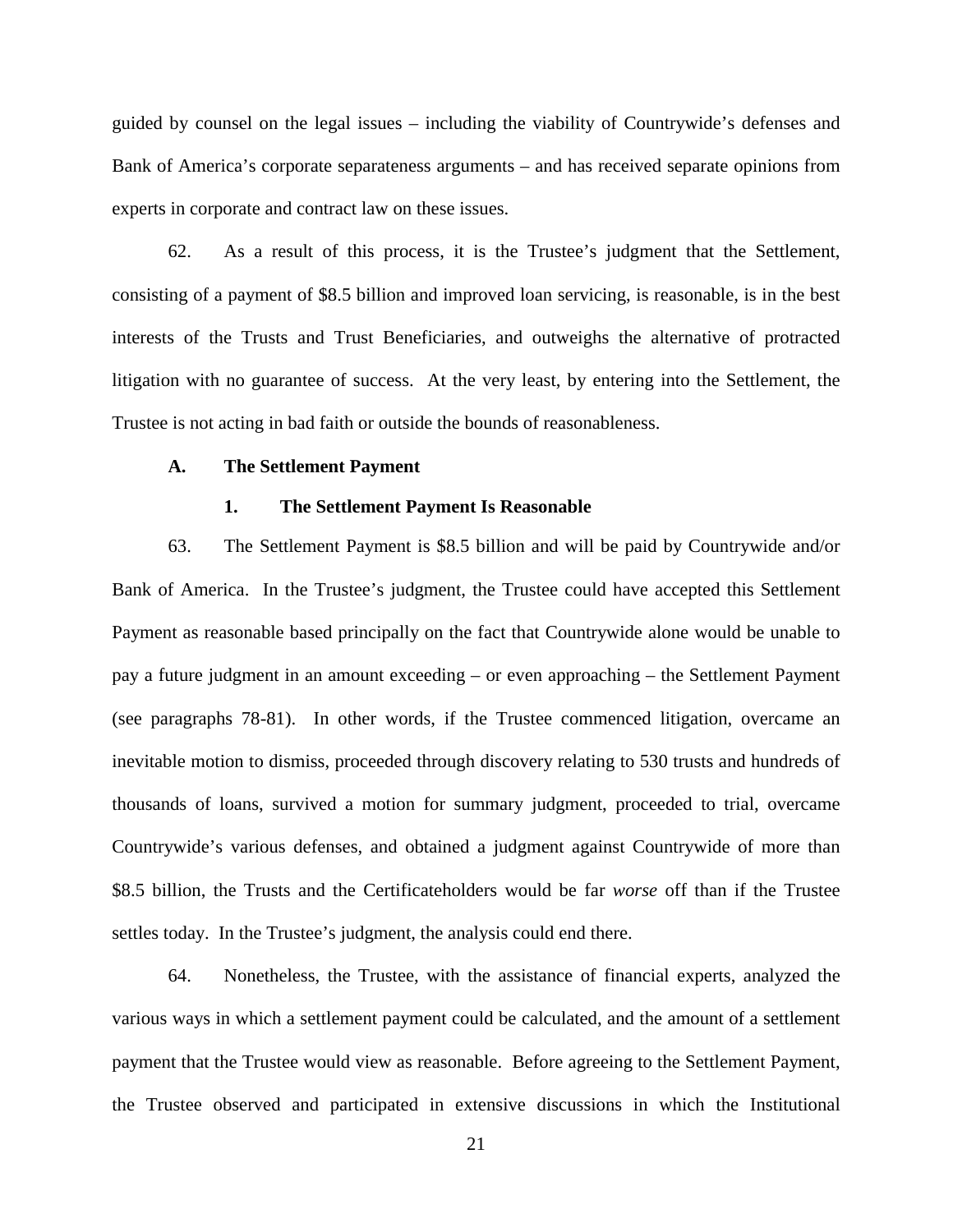Investors, Countrywide and Bank of America offered quantitative and qualitative analysis of a possible settlement payment, taking into account several metrics to calculate past and expected future losses for the Mortgage Loans.

65. As part of that process, the Trustee and its financial experts considered and analyzed, in depth, the competing calculation methodologies of the Institutional Investors and Countrywide/Bank of America, and the assumptions underlying those methodologies. The Trustee and its financial experts tested these assumptions, analyzed how the Institutional Investors and Bank of America/Countrywide calculated actual and projected losses in the Trusts – a starting point for deriving a proposed settlement payment – and considered how the proposed "haircuts," or discounts, were calculated by the Institutional Investors and Countrywide/Bank of America.

66. Taking into account its own calculations of actual and projected losses, and applying its own model, the Trustee's financial experts calculated a dollar range that could serve as a starting point for assessing the reasonableness of a settlement payment, to which the Trustee would be entitled to apply discounts based on the viability of Countrywide's and Bank of America's legal defenses. The Trustee's financial experts had no prior knowledge of the amount of the Settlement Payment before issuing the opinion.

67. The Trustee's financial experts have opined that a settlement payment in the range of \$8.8 billion to \$11 billion would be reasonable, *without discounting for the legal defenses to the Trustee's claims*. A Settlement Payment of \$8.5 billion is viewed by the Trustee as falling within a small variance of that pre-discounted settlement range.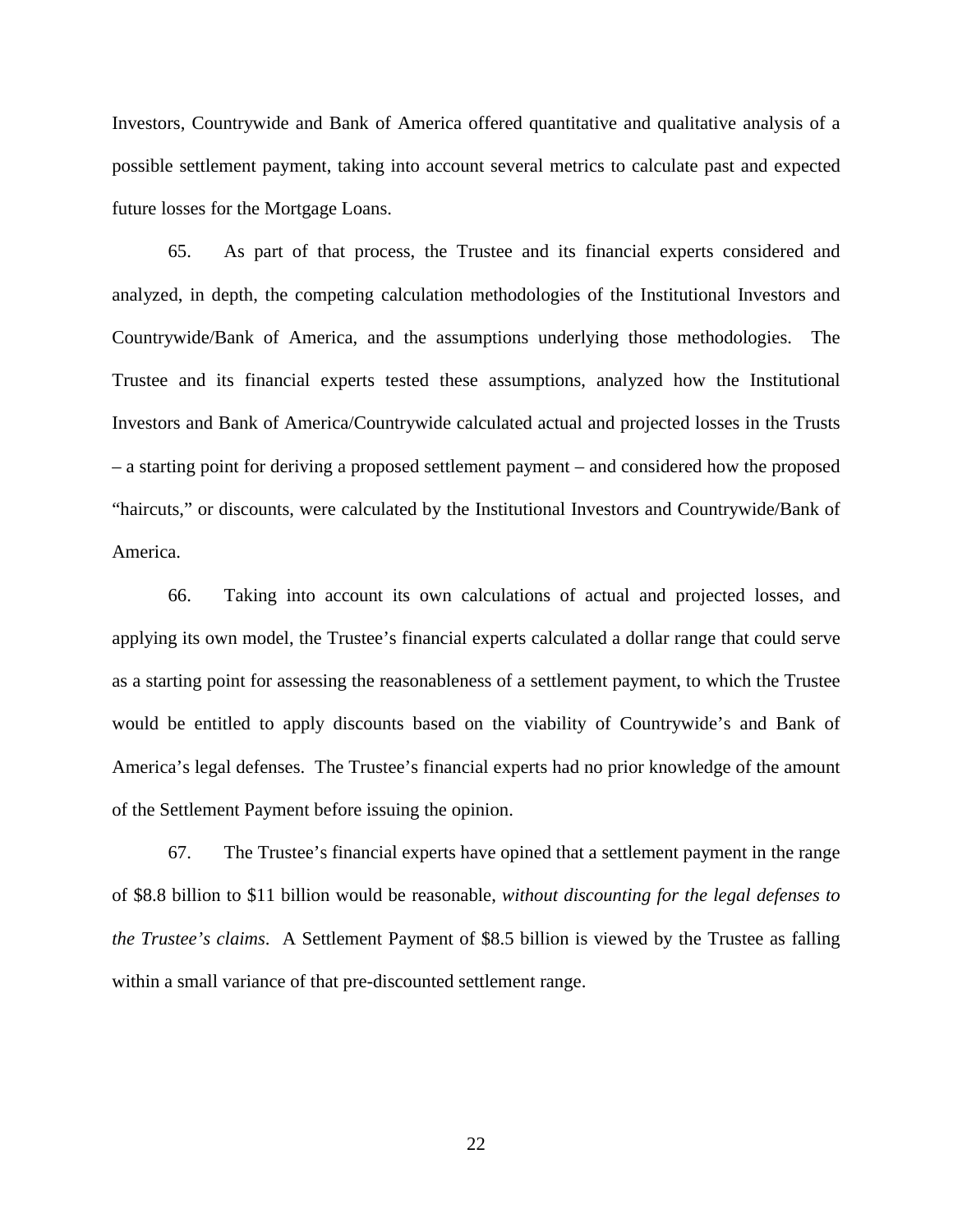# **2. Countrywide and BAC HLS May Have Viable Defenses to Any Potential Claims**

68. Countrywide and BAC HLS may have a number of viable legal and factual defenses to potential repurchase and servicing claims under the Governing Agreements. One in particular, highlighted below, relates to the element of causation that Countrywide contends is essential to any repurchase claim under Section 2.03 of the Governing Agreements. The existence and viability of this defense is viewed by the Trustee as a compelling reason to discount the financial experts' settlement range, and provides an additional, equally compelling reason to enter into the Settlement.

69. Section 2.03 of the Governing Agreements requires the Trustee and others, upon discovery of a breach of a representation or warranty "that materially and adversely affects the interests of the Certificateholders in that Mortgage Loan," to give prompt notice to the other parties, to allow the Seller to cure the breach, and, absent a cure, to enforce the Seller's obligation to repurchase the Mortgage Loan.

70. Based on this language, Countrywide has taken the position that if the Trustee brought an action to enforce Countrywide's repurchase obligations under Section 2.03 of the Governing Agreements, the Trustee would need to prove, on a loan-by-loan basis: (i) that Countrywide breached specific representations and warranties in the Governing Agreements, (ii) that the breach was material, and (iii) that the breach adversely affected the interests of the Certificateholders in the loan. With respect to the final requirement, Countrywide has taken the position that the Trustee would have to prove, on a loan-by-loan basis, that the breach caused Certificateholders to suffer a significant loss on the affected loan.

71. The Institutional Investors have taken a different position – namely, that a breach is "material and adverse" to the interests of Certificateholders if it would have affected their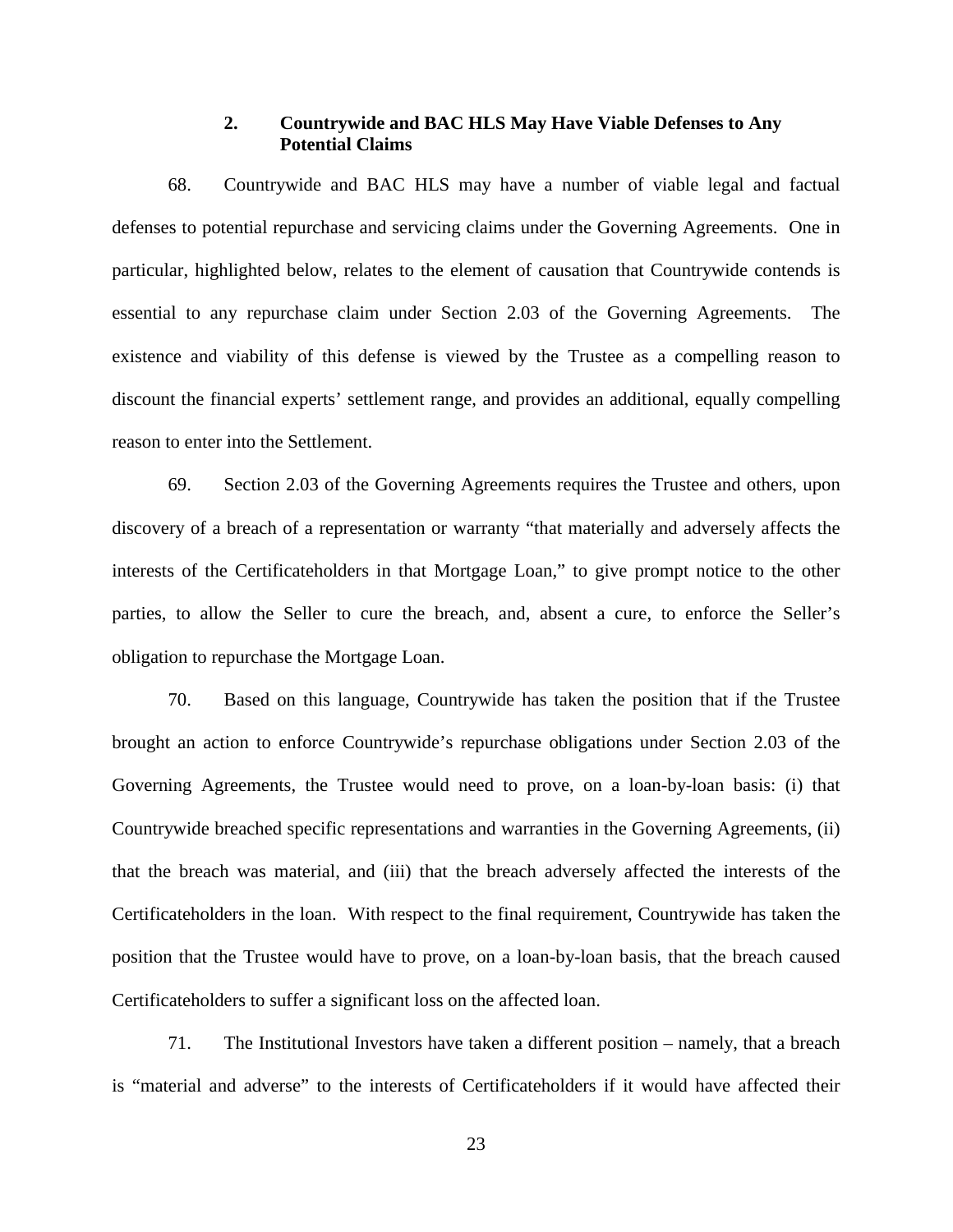investment decision because it adversely affects the credit quality of the Mortgage Loan. They also have taken the position that a loan-by-loan review may not be necessary, and that a properly structured sampling approach could be accepted by a court.

72. Countrywide's argument, if accepted by a court, could mean that the Trustee would have to bear the extraordinary burden of reviewing loan files for hundreds of thousands of loans in 530 trusts; determine as to each loan which of the dozens of Countrywide representations and warranties were breached; and then prove that the loss to Certificateholders was caused by the breach of a specific representation and warranty (such as the owneroccupancy representation) and not other factors that arguably bear no relation to the breach (such as macroeconomic factors affecting the housing market).

73. To be sure, a requirement that the Trustee establish, for each loan or even for a significant sample of loans, both a breach of representation and warranty and a causal link between the breach and the loss would not preclude the Trustee from enforcing repurchase remedies. But it would make enforcement more difficult, may result in fewer loans subject to repurchase, and would result in litigation that would be extraordinarily complex, costly and timeconsuming, with the outcome dependent on fact-intensive issues that may not be susceptible to resolution short of trial.

74. In order to properly assess the strength of Countrywide's defense, the Trustee has, among other things, considered the arguments of the Institutional Investors, Countrywide and Bank of America, analyzed Section 2.03 of the Governing Agreements, and considered the case law interpreting contractual provisions similar to Section 2.03.

75. The Trustee has also sought and obtained an expert opinion from a leading law school professor who teaches, among other things, the law of contracts. That expert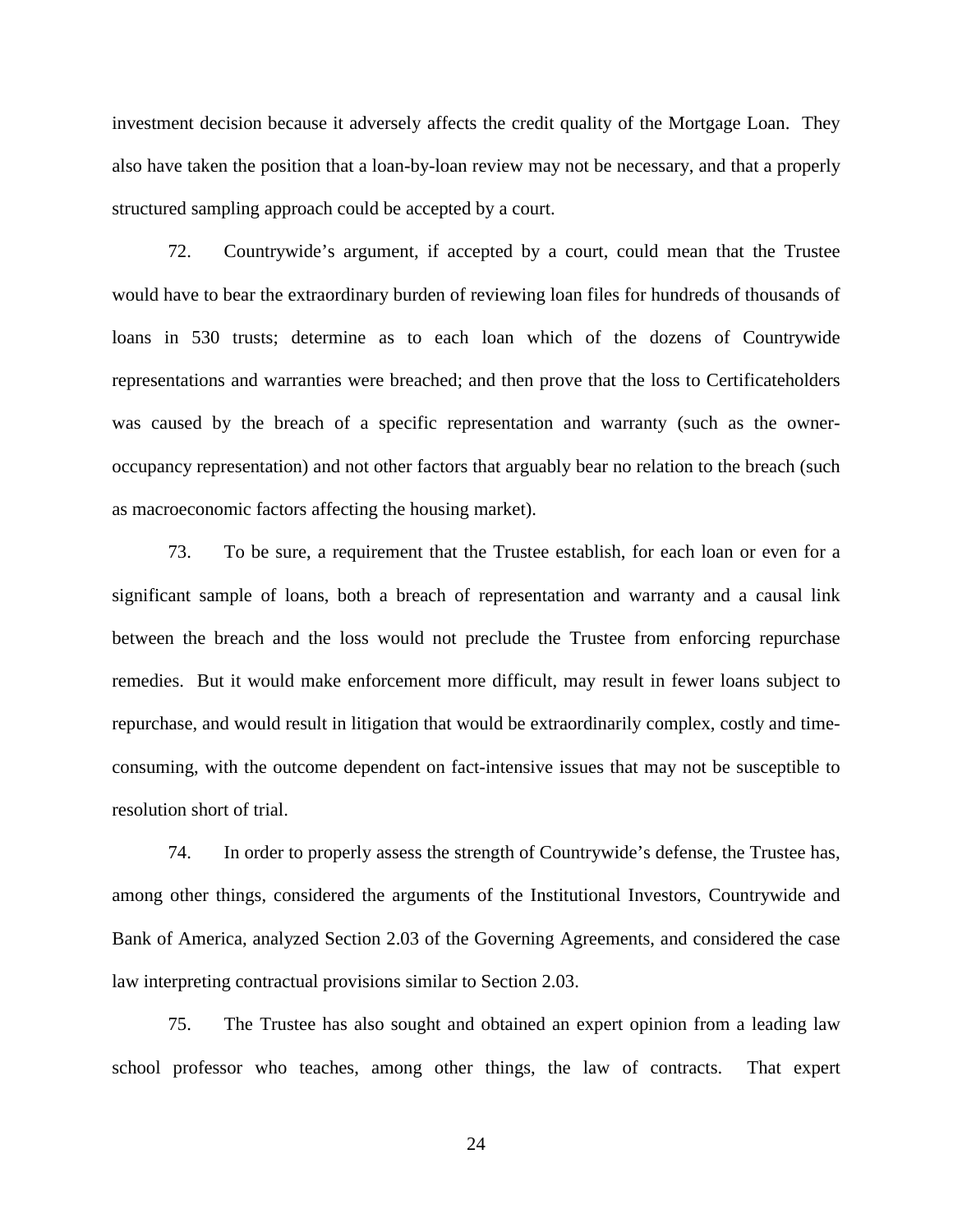independently considered the question of whether Countrywide presents a reasonable argument that the Trustee would have to prove a causal link between any breach of a representation and warranty, on the one hand, and a significant loss to Certificateholders, on the other. The expert has opined that Countrywide's argument is reasonable and could be adopted by a court considering the issue.

76. This conclusion is supported by precedent. For instance, in a recent case, the court denied summary judgment against a similarly situated trustee on the ground that an issue of fact existed as to whether the alleged breach of warranties made in the PSA "materially and adversely affected the value of the mortgage loan or the interest of the certificateholders." In another recent case, the court rejected plaintiff's attempt to exclude – on the basis that the "material and adverse affect" determination must be made as of the closing date – an expert witness who would testify that breaches of representations made in a PSA did not materially and adversely affect the interests of certificateholders because any losses were caused by the decline in the housing and real estate markets. And in the cases that have proceeded to trial, juries have been instructed, based on nearly identical PSA provisions, that trustees need to "prove by a preponderance of the evidence that the material breach of any of the Representations and Warranties involved in this case caused a material and adverse effect on the value of the loan, the value of the property, or the interests of the investors."

77. For all of these reasons, in the Trustee's judgment, Countrywide's position that Section 2.03 imposes an element of causation could be accepted by a court, and if this occurred it would present significant challenges to the Trustee in proving, for each Mortgage Loan or even a sample of Mortgage Loans, that the harm was caused specifically by a breach of representation and warranty rather than by the individual circumstances of the borrower or the various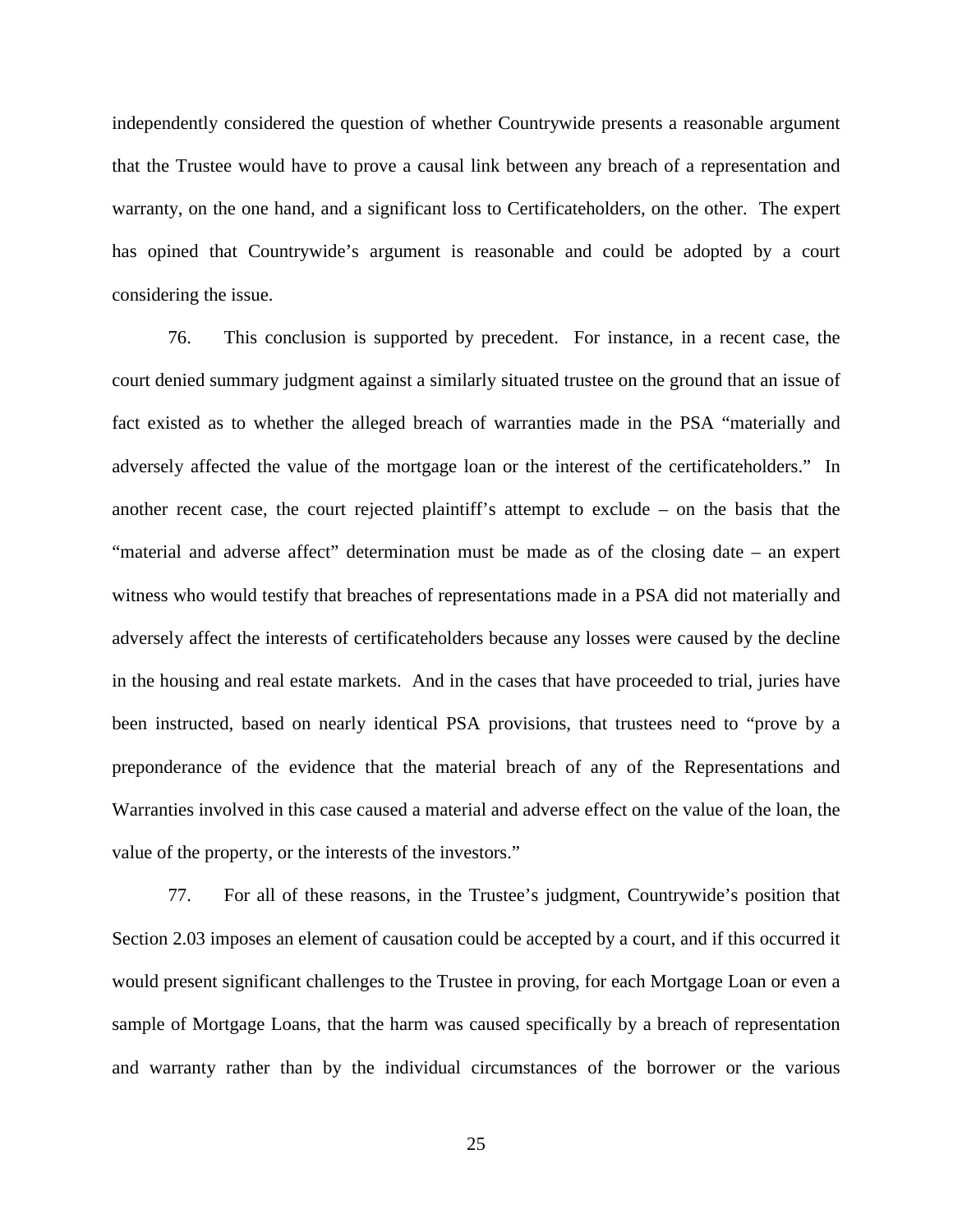macroeconomic events affecting the U.S. and global economy. The Trustee's judgment that this defense must be taken into account in assessing the reasonableness of the Settlement Payment was made in good faith and is within the bounds of reasonableness.

# **3. Countrywide Will Be Unable to Pay a Judgment in an Amount Exceeding (or Even Approaching) the Settlement Payment**

78. The Trustee has considered the ability, or inability, of Countrywide to pay a judgment that would exceed the Settlement Payment. If the Trusts will be unable to recover an amount that exceeds the Settlement Payment after years of costly litigation, it is the Trustee's judgment that entering into the Settlement now, on behalf of the Trusts, is reasonable. In fact, a decision to not enter into the Settlement with knowledge that the Trusts may receive, at best, substantially *less* than the Settlement Payment if the Trustee were to prevail in litigation several years from now, would be unreasonable.

79. Countrywide has taken the position that it, standing alone, would be unable to pay a judgment in the amount of the Settlement Payment. In order to test that statement, the Trustee retained a leading valuation expert to conduct an independent valuation of Countrywide and prepare a report of his analysis. More specifically, the valuation expert was asked to opine on the maximum economic value that the Trustee could recover from Countrywide assuming that the Trustee obtained a judgment in its favor. The analysis was conducted as of March 31, 2011. This expert, too, had no prior knowledge of the amount of the Settlement Payment before issuing his opinion.

80. In estimating the economic value available to satisfy any judgment, the valuation expert estimated the value of Countrywide's assets in conformance with the fair market value standard. Without taking into account litigation costs or other losses accruing to Countrywide between March 31, 2011 and the date of any future hypothetical judgment – losses that may well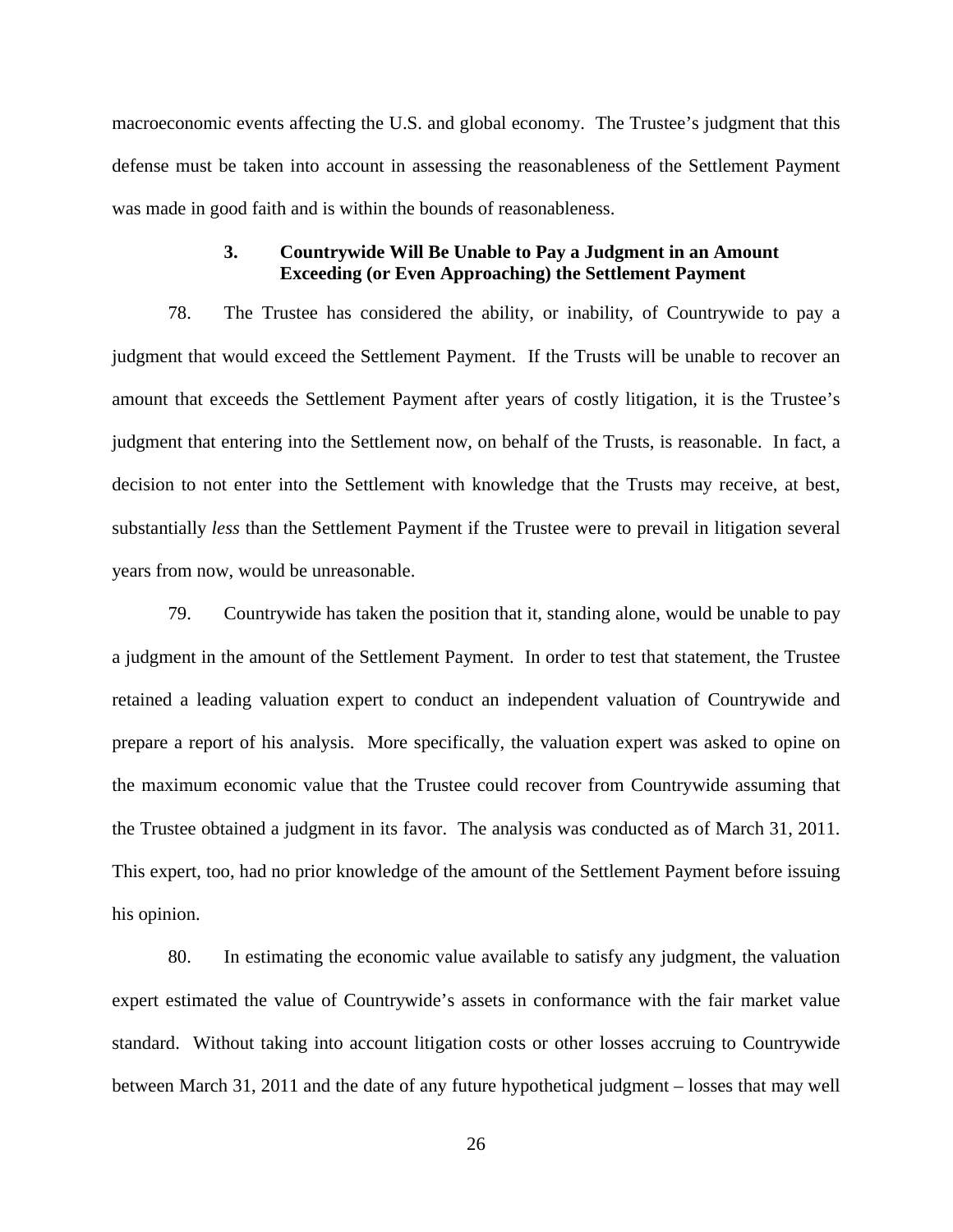be substantial – the valuation expert opined that the Trustee's *maximum* recovery is significantly less than the Settlement Payment.

81. Based on this analysis, the Trustee has concluded that Countrywide will be unable to pay any future judgment that exceeds, equals or even approaches the Settlement Payment. Under these circumstances, the Trustee's decision to accept a Settlement Payment of \$8.5 billion on behalf of the Trusts now, rather than proceed with litigation that may result in a recoverable judgment, if any, billions of dollars *less* than that amount, was made in good faith and is not outside the bounds of reasonableness.

# **4. The Trustee May Be Unlikely to Recover Any Future Judgment From Bank of America**

82. Countrywide and Bank of America have taken the position that if Countrywide is unable to pay the full amount of any judgment against it, and the Trustee were to assert claims against Bank of America based on theories of successor liability, veil piercing or similar legal theories (collectively, "Successor Liability Theories"), Bank of America would prevail on those claims.

83. In order to assess the strength of its Successor Liability Theories, the Trustee has, among other things, considered the arguments of Countrywide and Bank of America and wellestablished case law addressing the Successor Liability Theories. The Trustee also sought and obtained an independent expert opinion from a law professor who holds an endowed chair in law and business at a major law school, and who teaches and writes on corporate law, corporate finance, corporate governance, mergers and acquisitions, and the law and economics of complex transactions.

84. In order to prevail on a traditional claim for successor liability, the Trustee would have to demonstrate, among other things, that Bank of America is a continuation of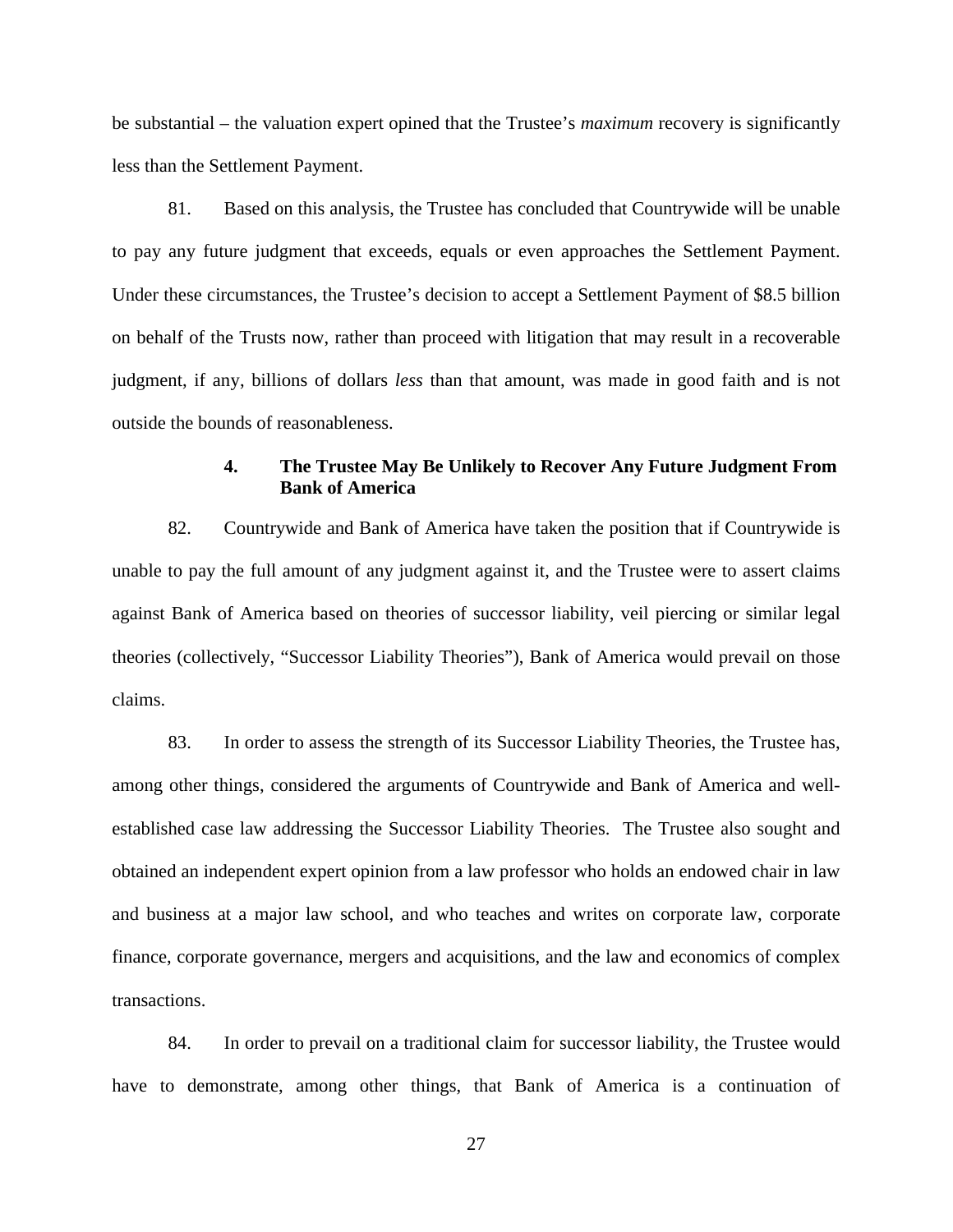Countrywide, that Countrywide has ceased operations and dissolved, and that the sale was designed to disadvantage shareholders or creditors of Countrywide.

85. There are several obstacles to this claim. Among them are that (i) Countrywide remains in existence and has not ceased operations, and (ii) the doctrine of *de facto* merger, which could be used in an effort to impose successor liability, has been used sparingly under Delaware law, which may govern the Trustee's claims.

86. It would be equally difficult for the Trustee to prevail on any veil-piercing claim. The Trustee would have to establish either (1) that Bank of America misused the corporate form to perpetrate a fraud on the Certificateholders, or (2) (i) that Bank of America dominated and controlled Countrywide such that Countrywide was an instrumentality of Bank of America, and (ii) that Bank of America further misused that control to cause harm to the Trustee and the Certificateholders.

87. The Trustee would likely have difficulty establishing a claim for veil-piercing based on fraud – even if it could meet the heightened pleading standards for that claim. Indeed, the Trustee is aware of no case that has made any credible allegation of a fraudulent scheme by Bank of America. The so-called "instrumentality" or "alter ego" theory probably would fare no better. The Trustee would have to prove that Bank of America totally dominated and controlled Countrywide at the time of the transactions at issue, a claim that is inconsistent with those entities' observance of corporate formalities and separate accounting. The Trustee then would have to prove that Bank of America misused its control to perpetrate a fraud or other similar injustice that actually harmed the Certificateholders, a difficult burden under any circumstances.

88. These conclusions are supported by the independent expert opinion that the Trustee obtained. The expert was asked to consider legal theories under which the Trustee could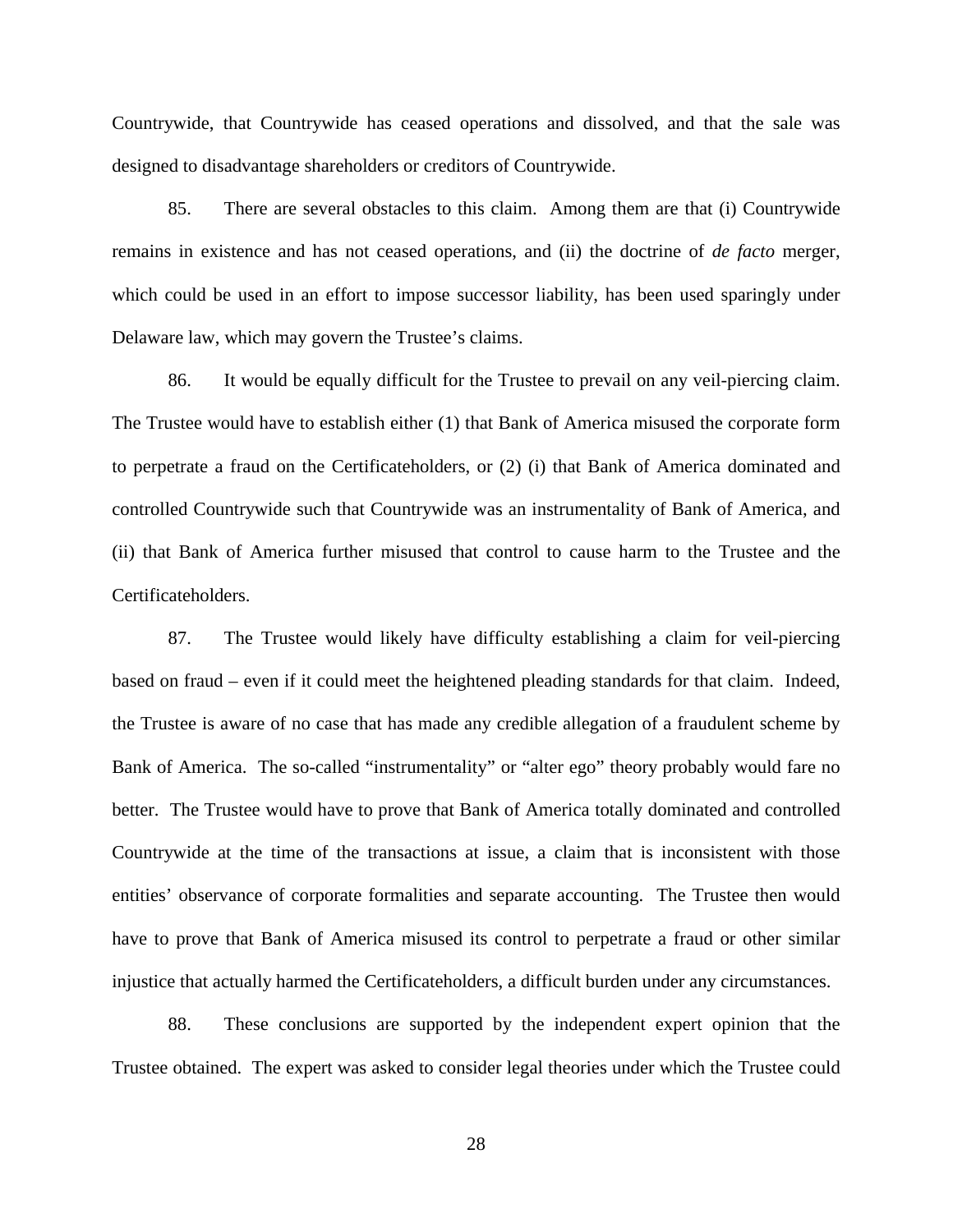potentially seek to recover money from Bank of America if Countrywide was unable to meet its obligations to pay a money judgment to the Trustee. In particular, the expert was asked to focus on certain business combination transactions between Countrywide, on the one hand, and Bank of America, on the other, in 2008, and whether such transactions could provide a basis for the Trustee to recover from Bank of America under the Successor Liability Theories.

89. It is the expert's opinion that the Trustee would have difficulty prevailing on such legal theories, and that the legal positions of Countrywide and Bank of America are, at the very least, reasonable.

90. This is also reinforced by precedent. In a number of recent cases against Countrywide, plaintiffs have sought to hold Bank of America liable for Countrywide's alleged misconduct on the basis that it is the parent of, and/or successor-in-interest to, certain Countrywide entities. Although one court has allowed this issue to proceed past the motion to dismiss stage, the Trustee is aware of no case to date that has imposed liability on Bank of America under any of the Successor Liability Theories. Most recently, a federal court in California, applying Delaware law, rejected all of the plaintiffs' successor liability claims against Bank of America and NB Holdings, a Bank of America subsidiary, in a putative class action asserting claims against Countrywide under Sections 11, 12 and 15 of the Securities Act of 1933. *See Maine State Ret. Sys. v. Countrywide Fin. Corp.*, Case No. 2:10–CV–0302, 2011 WL 1765509 (C.D. Ca. Apr. 20, 2011).

91. Given this holding, the existence of case law presenting significant obstacles to a party seeking to assert successor liability claims, to pierce the corporate veil or to apply similar legal theories, and the independent expert legal opinion obtained by the Trustee, in the Trustee's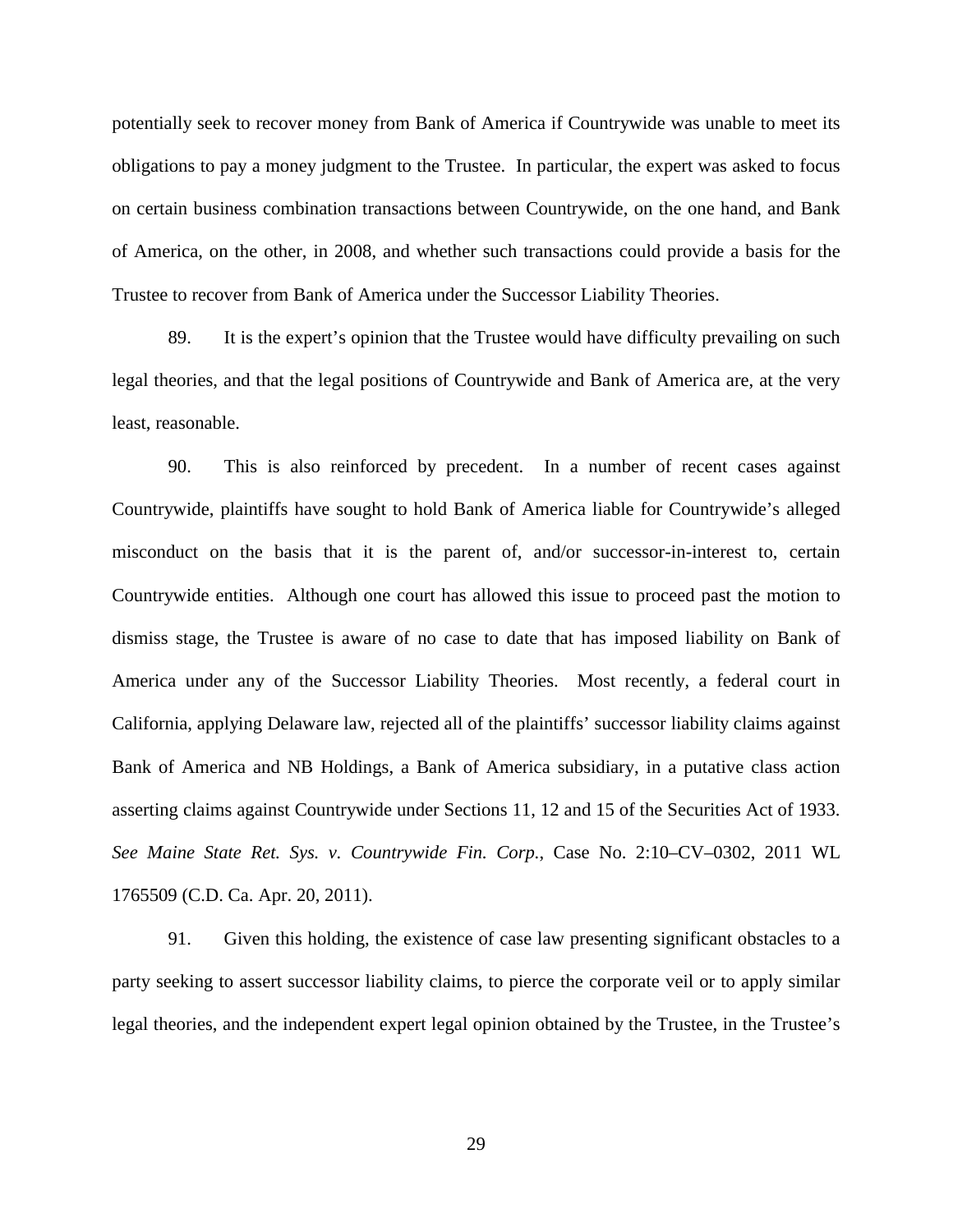judgment, the legal positions of Countrywide and Bank of America are viable and need to be considered in weighing the reasonableness of the Settlement Payment.

92. Accordingly, when combining (i) the likelihood that Countrywide would be unable to pay any future judgment approaching the amount of the Settlement Payment, with (ii) the obstacles to the Trustee of holding Bank of America liable for the alleged breaches by Countrywide, it is the Trustee's good faith judgment that entering into the Settlement is in the best interests of and advantageous to the Trusts, and certainly is within the bounds of reasonableness.

## **B. The Servicing Procedures and Improvements Are Reasonable**

93. The purpose of the Settlement Agreement's servicing provisions is to outline servicing improvements that, when followed, would satisfy BAC HLS's obligation under Section 3.01 of the Governing Agreements to service and administer the Mortgage Loans in accordance with the terms of the Governing Agreements and customary and usual standards of practice of prudent mortgage loan servicers.

94. In considering the reasonableness of this component of the Settlement, the Trustee has taken into account, among other things, the respective positions of the Institutional Investors and Countrywide/Bank of America, the nature of the proposed servicing improvements, the means by which the Settlement Agreement ensures compliance with Industry Standards (including reporting and auditing requirements, and the payment of a servicing fee adjustment), and the independent opinion of mortgage servicing experts.

95. These mortgage servicing experts have concluded that the servicing and loan administration provisions of the Settlement Agreement – the subservicing and sale of master servicing rights provisions, the benchmarks and related master servicing fee adjustments for loans not in subservicing, the loss mitigation procedures, and the document deficiency cure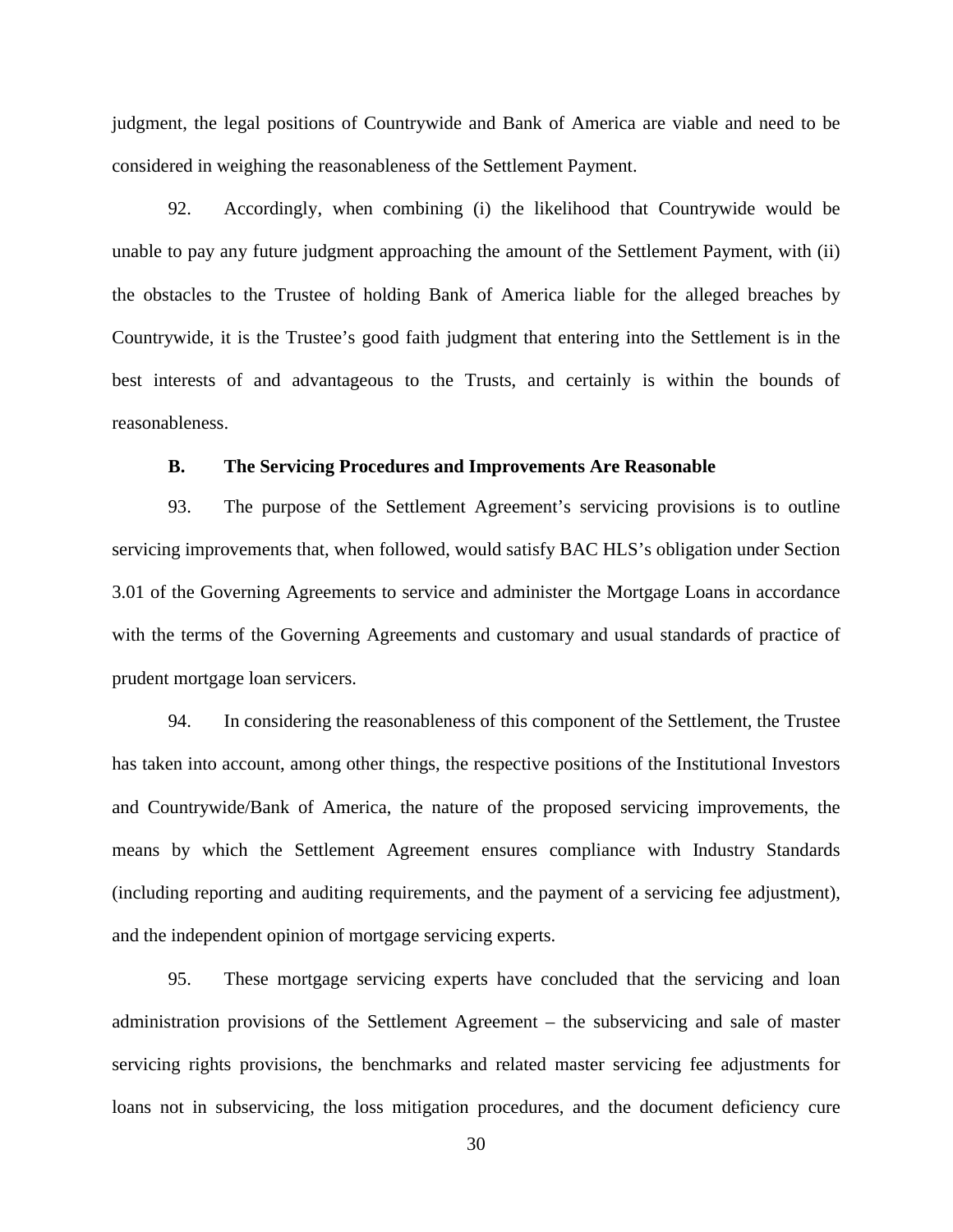provisions – are reasonable, and are consistent with or exceed customary and usual standards of practice of prudent mortgage loan servicing and administration.

96. Based on all of these factors, it is the Trustee's good faith judgment that the servicing provisions of the Settlement Agreement are advantageous to the Trusts, and, at the very least, reasonable.

WHEREFORE, petitioner BNY Mellon requests that a judgment be entered, pursuant to CPLR  $\S$  7701, in the form attached hereto as Exhibit F.

Dated: New York, New York June 28, 2011

**MAYER BROWN LLP** By: Jason H.P. Kravitt

Hector Gonzalez Matthew D. Ingber

1675 Broadway New York, New York 10019  $(212) 506 - 2500$ 

Attorneys for Petitioner The Bank of New York Mellon